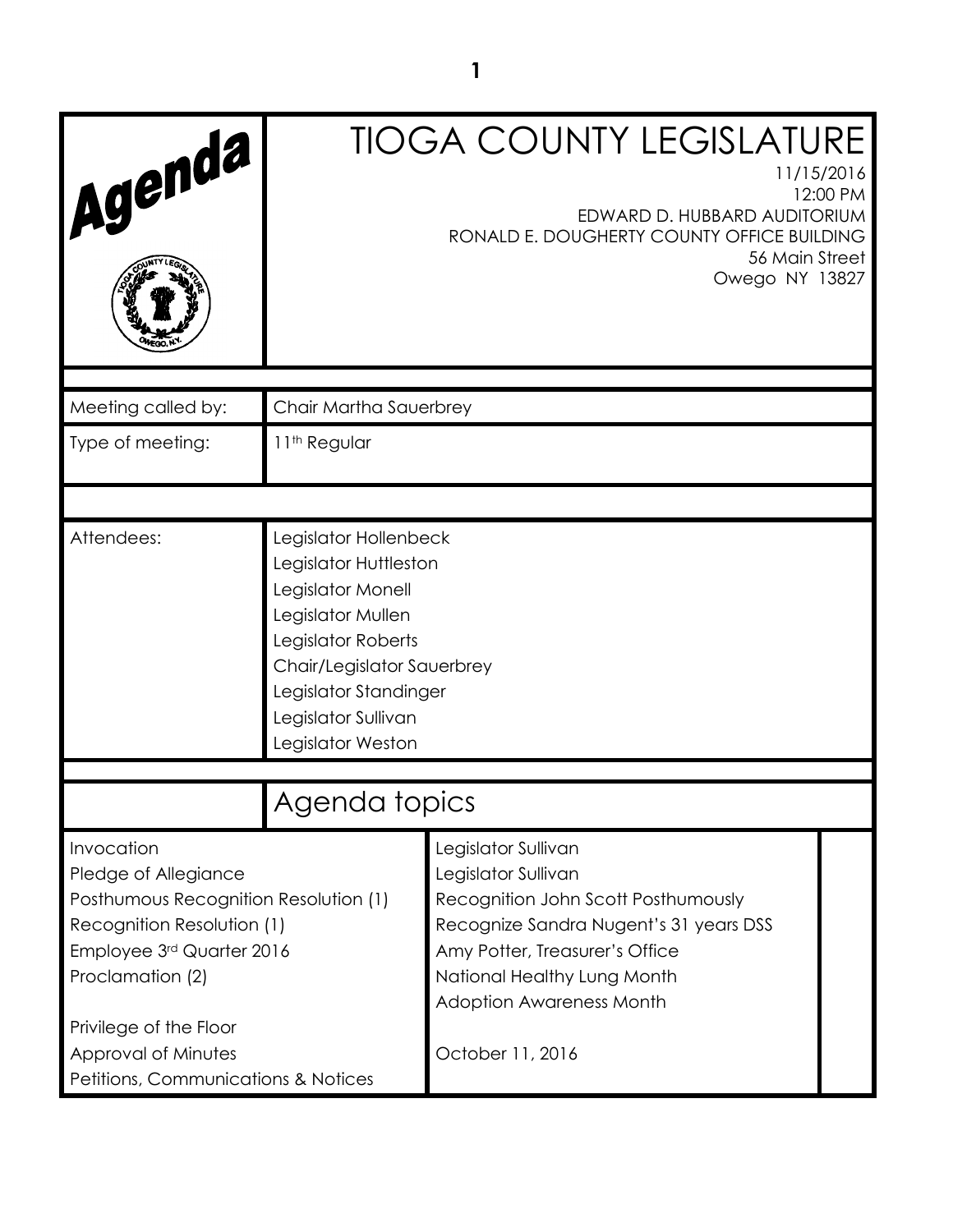| Appointments/Reappointments                |               |                                                                                                                                                               |
|--------------------------------------------|---------------|---------------------------------------------------------------------------------------------------------------------------------------------------------------|
| <b>Reports Standing/Special Committees</b> |               |                                                                                                                                                               |
| <b>RESOLUTIONS:</b>                        |               | 1. Transfer of Funds Sheriff's Office                                                                                                                         |
|                                            |               | 2. Appropriation of Funds 2016 Homeland Security Grant<br>Modify 2016 Budget Emergency Management                                                             |
|                                            | Account       | 3. Amend 2016 Budget and appropriate funds from Solid<br>Waste Fund Balance to Household Hazardous Waste                                                      |
|                                            |               | 4. Amend Budget and Request Contingency Funds for<br>Increase to District Attorney full time salary                                                           |
|                                            |               | 5. Request for Transfer from DMV to County Clerk Budget<br>and Contingency Fund Transfer to County Clerk                                                      |
|                                            |               | 6. Transfer Funds/Fund Self-Insurance Plan Reserve                                                                                                            |
|                                            |               | 7. Authorize Reimbursement of FMAS Project Manager and<br>Deputy Project Manager Salaries                                                                     |
|                                            |               | 8. Award Construction Tioga County Court Annex flooring<br>and request contingency funds                                                                      |
|                                            |               | 9. Award Repair of the HVAC Unit at the Ronald E.<br>Dougherty County Office Building                                                                         |
|                                            |               | 10. Authorize Acceptance of a 2016 NYS Legislative Grant<br>$(LG16-1363-D00)$                                                                                 |
|                                            |               | 11. Authorize the Submission of Homeland Security Grant<br>Application-Bureau of Fire                                                                         |
|                                            |               | 12. Declare Tioga County Lead Agency and Authorize<br><b>Issuance of Negative Declaration</b>                                                                 |
|                                            |               | 13. Mortgage Tax Distribution                                                                                                                                 |
|                                            |               | 14. Adopt State Equalization Reports                                                                                                                          |
|                                            |               | 15. Resolution to Support Cornell Cooperative Extension<br>Associations in the State of New York                                                              |
|                                            |               | 16. Designation of Tioga County Local Development<br>Corporation, D.B.A. Tioga County Tourism, as Authorized<br>Tourism Promotion Agency for 2017             |
|                                            |               | 17. Authorize Sale of Charles T. Zimmer III, property located in<br>the Village of Waverly, to Tony L. Santalucia, Jr & Stacy L.<br>Santalucia and/or assigns |
|                                            |               | 18. Authorize Sale of Frank Sorrentino property located in the<br>Town of Candor, to Joseph A. Breitwieser and/or assigns                                     |
|                                            |               | 19. Authorize Contract Award for RFP 2016-2 - Fiber Optic<br><b>Construction Consultant</b>                                                                   |
|                                            |               | 20. Award Bid for Radio Equipment Shelters                                                                                                                    |
|                                            | 21. Authorize | Contract between<br>Twin<br>Pathology<br>Tier<br>Associates, PC, and Tioga County                                                                             |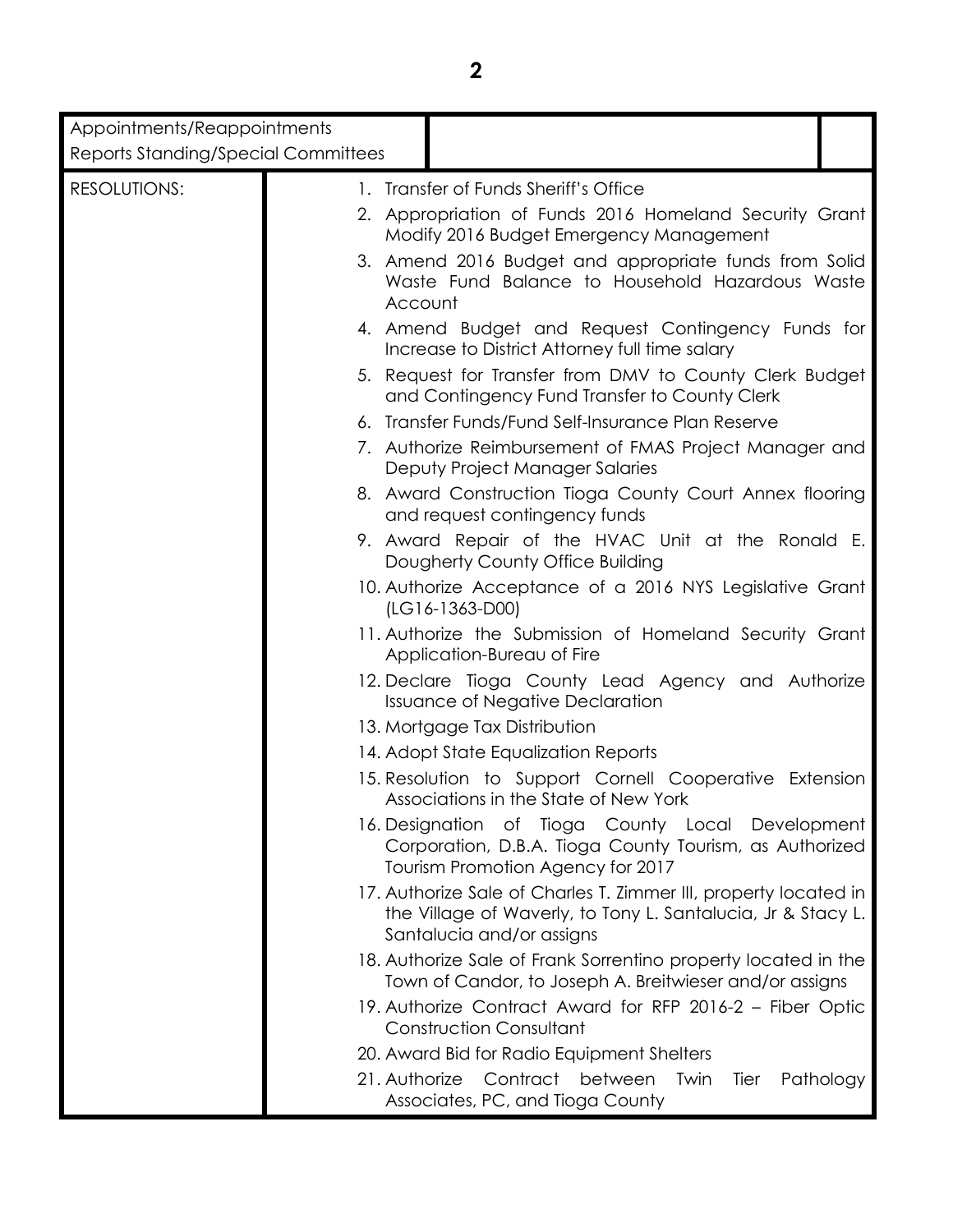| 22. LOCAL LAW TO BE INTRODUCED - A Local Law amending<br>Local Law No. 1 of the year 1956 to provide for<br>Administration and Contract authority for the Tioga<br>County Self-Insurance Plan                                                                                                                                                                                                                                                                                                                                                                                                                                                                                                                                                                                                                                      |
|------------------------------------------------------------------------------------------------------------------------------------------------------------------------------------------------------------------------------------------------------------------------------------------------------------------------------------------------------------------------------------------------------------------------------------------------------------------------------------------------------------------------------------------------------------------------------------------------------------------------------------------------------------------------------------------------------------------------------------------------------------------------------------------------------------------------------------|
| 23. Schedule Public Hearing Local Law Introductory No. A of<br>2016                                                                                                                                                                                                                                                                                                                                                                                                                                                                                                                                                                                                                                                                                                                                                                |
| 24. LOCAL LAW TO BE INTRODUCED - A Local Law to amend<br>the Rules and Regulations for the Administration of the<br>Plan<br>County<br>Self-Insurance<br>for Workers'<br>Tioga<br>Compensation, which will amend Local Law No. 2 of the<br>Year 1956, as amended by Local Law No. 1 of the Year<br>1959, as amended by Local Law No. 1 of the Year 1963,<br>as amended by Local Law No. 2 of the Year 1975, as<br>amended by Local Law No. 1 of the Year 1976, as<br>amended by Local Law No. 5 of the Year 1976, as<br>amended by Local Law No. 5 of the Year 1977, as<br>amended by Local Law No. 2 of the Year 1980, as<br>amended by Local Law No. 6 of the Year 1984, as<br>amended by Local Law No. 2 of the Year 1985, as<br>amended by Local Law No. 3 of the Year 1990, as<br>amended by Local Law No. 2 of the Year 2015. |
| 25. Schedule Public Hearing Local Law Introductory No. B of<br>2016                                                                                                                                                                                                                                                                                                                                                                                                                                                                                                                                                                                                                                                                                                                                                                |
| 26. LOCAL LAW TO BE INTRODUCED - A Local Law amending<br>Local Law No. 3 of 1978 which provides for filling a<br>vacancy in the office of the Tioga County Legislature                                                                                                                                                                                                                                                                                                                                                                                                                                                                                                                                                                                                                                                             |
| 27. Schedule Public Hearing Introductory No. C of 2016<br>regarding the adoption of a proposed Local Law<br>amending Local Law No. 3 of 1978 providing for filling a<br>vacancy in the Tioga County Legislature                                                                                                                                                                                                                                                                                                                                                                                                                                                                                                                                                                                                                    |
| 28. Appointment of Republican Election Commissioner                                                                                                                                                                                                                                                                                                                                                                                                                                                                                                                                                                                                                                                                                                                                                                                |
| 29. Authorize 2017 Contracts with SADD School Associates                                                                                                                                                                                                                                                                                                                                                                                                                                                                                                                                                                                                                                                                                                                                                                           |
| 30. Authorize Backfill Part Time Assistant Fire Coordinator<br><b>Bureau of Fire</b>                                                                                                                                                                                                                                                                                                                                                                                                                                                                                                                                                                                                                                                                                                                                               |
| 31. Authorize Designation of First Assistant Bureau of Fire                                                                                                                                                                                                                                                                                                                                                                                                                                                                                                                                                                                                                                                                                                                                                                        |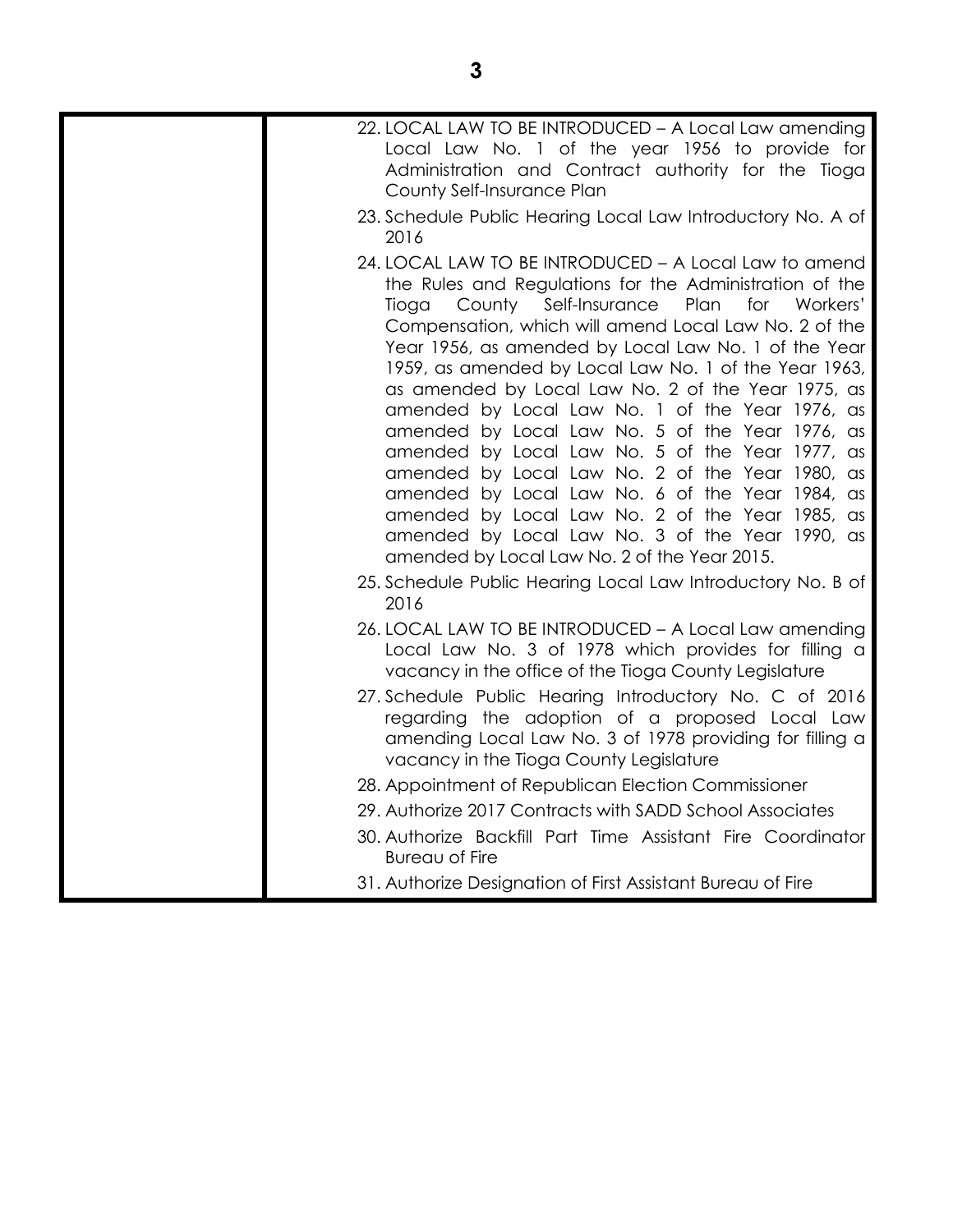REFERRED TO: LEGISLATIVE WORKSESSION

RESOLUTION NO. –16 RECOGNITION RESOLUTION RECOGNIZING JOHN V. SCOTT, TIOGA COUNTY FIRE COORDINATOR POSTHUMOUSLY

WHEREAS: John V. Scott passed away on July 20, 2016; and

WHEREAS: The Tioga County Legislature would like to posthumously recognize Mr. Scott for his many years of dedicated service as Tioga County Fire Coordinator; and

WHEREAS: John was appointed to the position of Tioga County Fire Coordinator on February 8, 1999 and served Tioga County in this capacity for 17 years; and

WHEREAS: John was a member and past Chief of the Campville Fire Department for 46 years; and

WHEREAS: John was a member of the New York State Association of Fire Chiefs and Chairman of the NYSAFC annual Fire Conference. He was also a member of FASNY. He served as a member of the Tioga County Search & Rescue and HAZMAT; and

WHEREAS: John was a leader, a mentor, a favored friend to all the firefighters he encountered, guiding and advising them as they developed the skills of firefighting; and

WHEREAS: John is survived by his wife, Karen and his daughter Denise; therefore be it

RESOLVED: That the Tioga County Legislature, on its own behalf, as well as on behalf of the citizens of Tioga County, express sincere gratitude and recognize John V. Scott posthumously for his years of dedicated service to Tioga County as Tioga County Fire Coordinator; and be it further

RESOLVED: That this resolution be spread upon the minutes of this meeting and a certified copy be presented to the family of John V. Scott.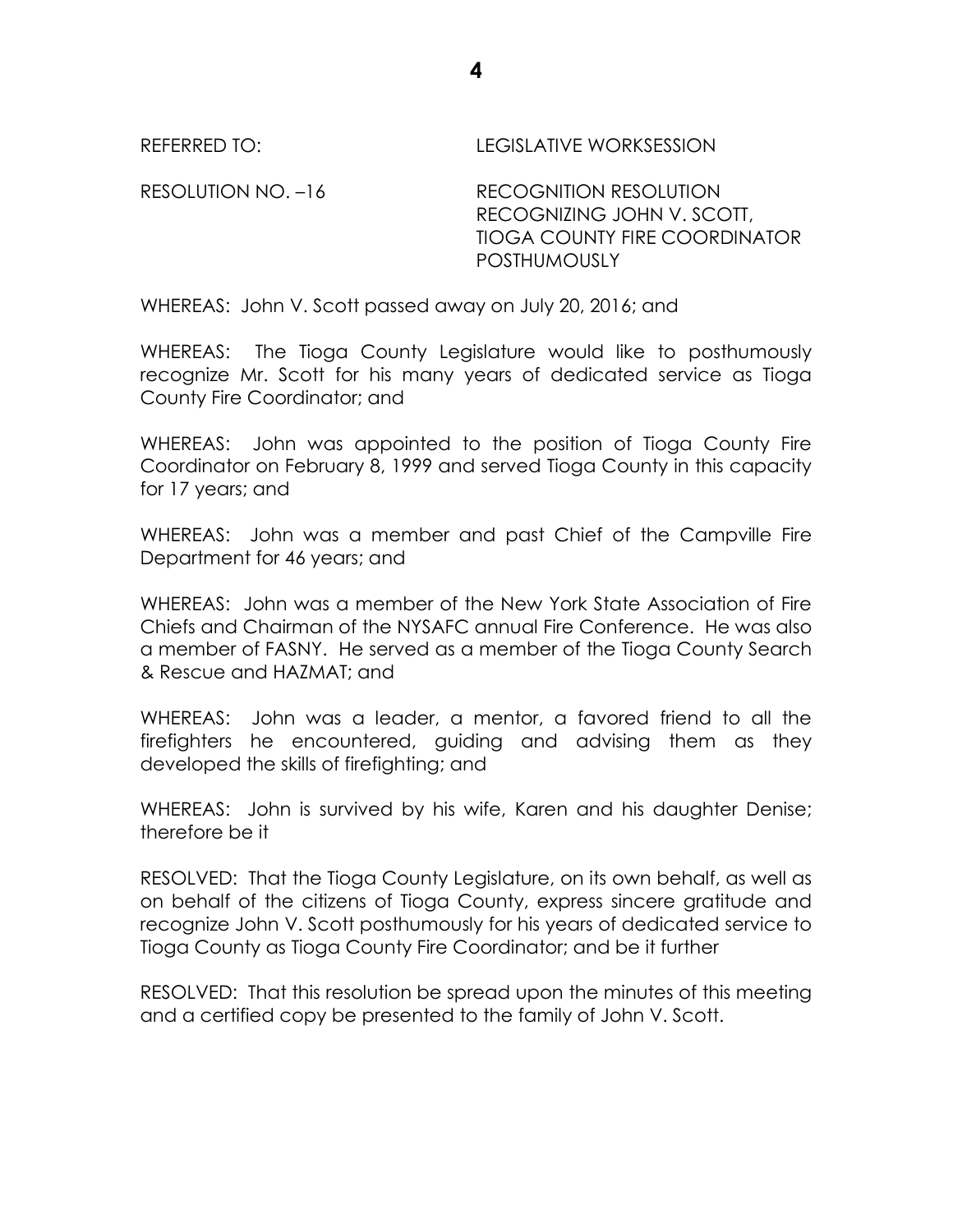### RESOLUTION NO. -16 RECOGNIZE SANDRA R. NUGENT 31 YEARS OF DEDICATED SERVICE DEPARTMENT OF SOCIAL SERVICES

WHEREAS: Sandra R. Nugent began her career with the Tioga County Department of Social Services as a Part-time Account Clerk Typist in the Accounting Unit in September 1985 and began full-time in the Support Collection Unit in November, 1985. Sandra was promoted to Senior Account Clerk Typist in September 1987 and to her current title of Support Investigator in July 2001; and

WHEREAS: Sandra R. Nugent has been a dedicated and loyal employee in the performance of her duties; and

WHEREAS: Sandra R. Nugent has shown the highest levels of reliability, trust, loyalty and competence in the performance of her duties; and

WHEREAS: Sandra R. Nugent will retire on November 30, 2016; now therefore be it

RESOLVED:That the Tioga County Legislature, on its own behalf, as well as on behalf of the citizens of Tioga County, express sincere gratitude to Sandra R. Nugent for her thirty-one years of dedicated and loyal service to the Tioga County Department of Social Services and its most vulnerable citizens; and be it further

RESOLVED: That this resolution be spread upon the minutes of this meeting and a certified copy be presented to this loyal, dedicated and outstanding employee, Sandra R. Nugent.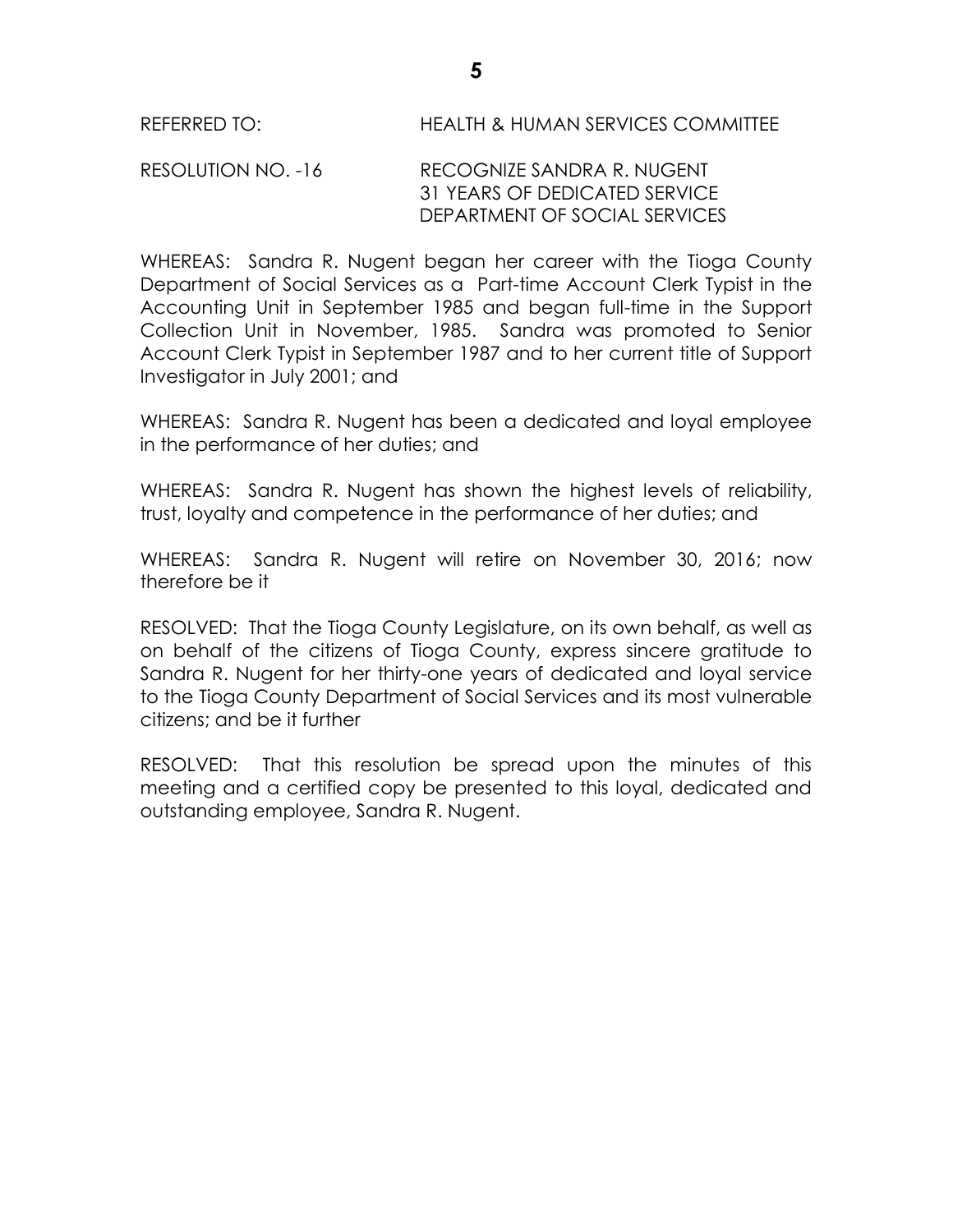### County of Tioga EXECUTIVE PROCLAMATION

WHEREAS: Lung disease is one of the most prevalent, deadly and costly chronic diseases; and

WHEREAS: Chronic lower respiratory disease is one of the top five leading causes of death in Tioga County; and

WHEREAS: 14% of the adults in Tioga County smoke cigarettes and smoking is one of the leading causes of lung disease; and

WHEREAS: Everyone should be aware of other common lung damaging agents, including: radon, fragrances, small particles and several chemicals; and

WHEREAS: Tioga County supports all measures designed to advance and protect the health of its citizens; therefore be it

RESOLVED: That the TIOGA COUNTY LEGISLATURE, County of Tioga, does hereby proclaim the month of November 2016 as

### NATIONAL HEALTHY LUNG MONTH

and urges all residents to take steps to educate themselves, their families, and the community about the importance of lung health.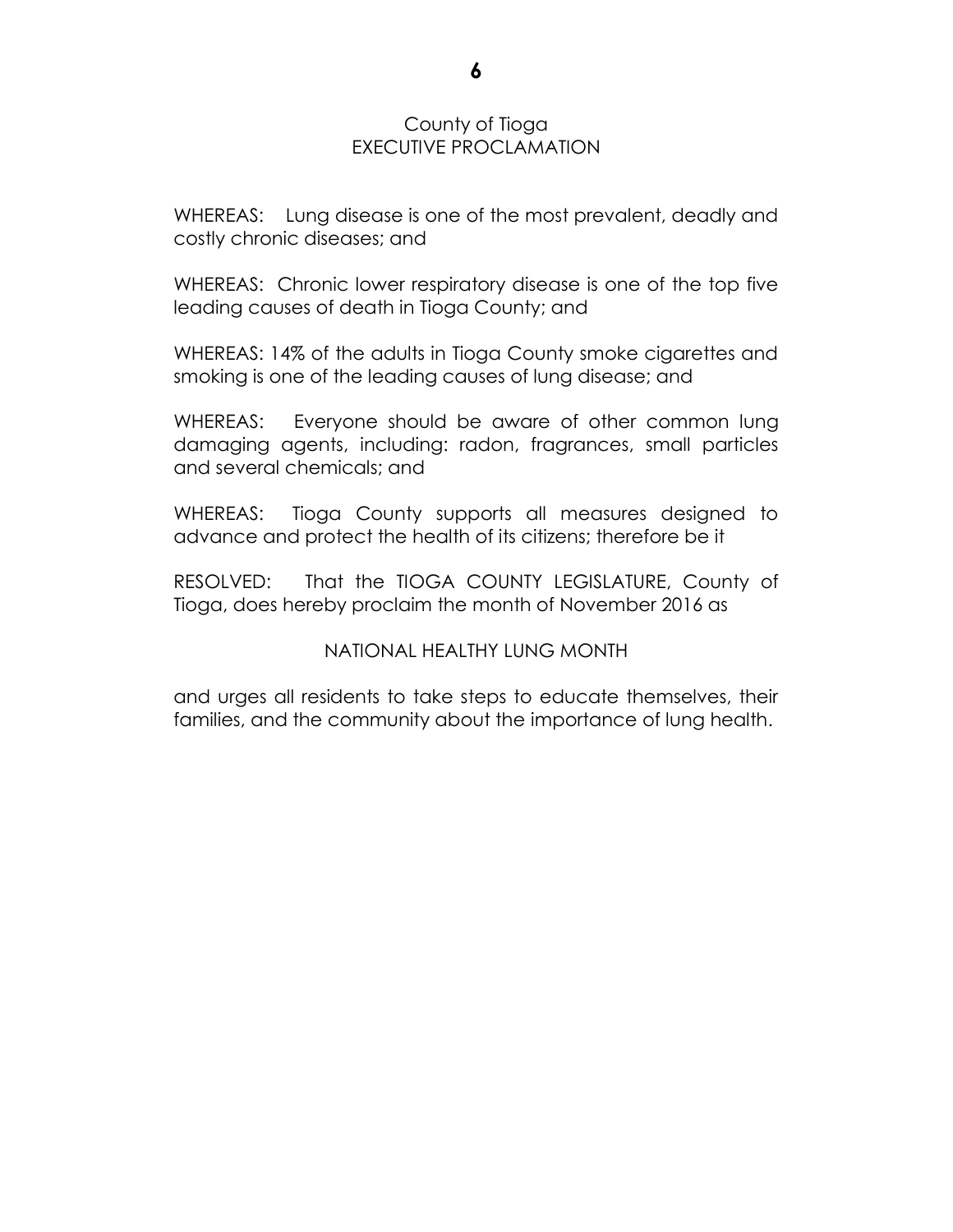#### **PROCLAMATION**

This November marks the 26th annual National Adoption Month. November 22, 2016 is National Adoption Day. Our task is to find permanent homes for all our children. Tioga County has finalized 0 adoptions thus far and has four pending for the remainder of 2016. Every child in America and Tioga County deserves a permanent, loving forever family and home; and

WHEREAS: Tioga County adoptive families serve as a source of love, identity, self-esteem and support for children freed for adoption in Tioga County; and

WHEREAS: Tioga County adoptive families provide a safe and stable home and a nurturing environment where children freed for adoption have the opportunity to live full and productive lives; and

WHEREAS: Accepting responsibility for the care of these children has proven to be very rewarding for many adoptive parents; and

WHEREAS: Numerous public and private agencies work to increase the public's awareness of the needs of children freed for adoption, and the enduring and valuable contribution of adoptive families; and

WHEREAS: It is appropriate to recognize all those in Tioga County who work together on the behalf of children freed for adoption; the adoptive families and the professional staff dedicated to ensuring these children become members of a stable and loving family; now therefore

THE TIOGA COUNTY LEGISLATURE does hereby Proclaim November as

#### **ADOPTION AWARENESS MONTH**

in Tioga County and call upon all citizens, community agencies, religious organizations, medical facilities and businesses to increase their participation in our efforts to recognize adoptive families in Tioga County.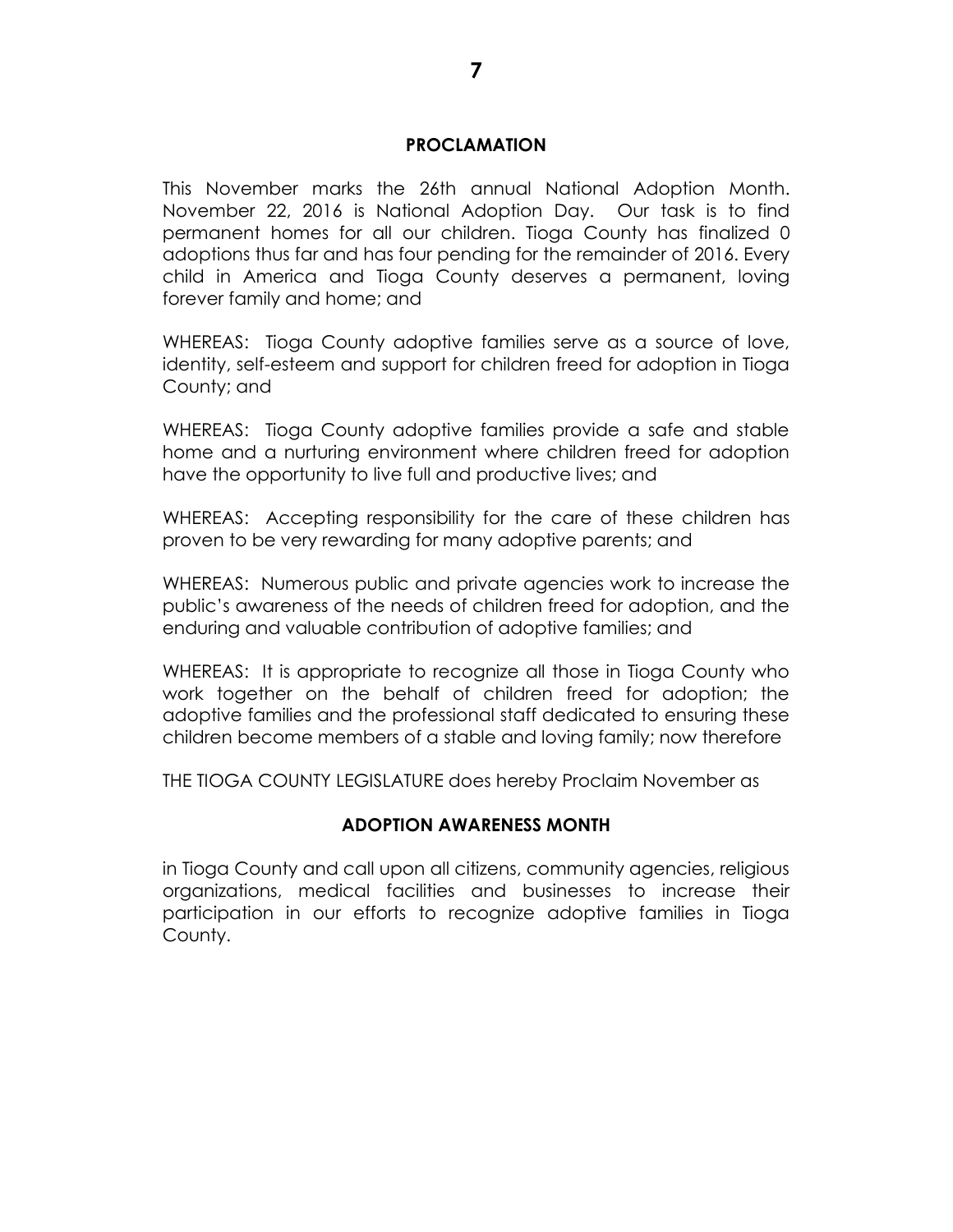REFERRED TO: PUBLIC SAFETY COMMITTEE

RESOLUTION NO. -16 TRANSFER OF FUNDS

SHERIFF OFFICE

WHEREAS: Funding for Jail Overtime within the Jail Budget will soon be depleted; and

WHEREAS: It will be necessary to continue to fund Correction Officer Overtime for the remainder of 2016; and

WHEREAS: Several accounts in the Sheriff's budget are projected to finish the year under spent; now therefore be it

RESOLVED: That the following funds be transferred to re-appropriate the Jail Overtime account as follows:

|     | From: A3110.540070 | Car Maintenance     |    | 3,000    |
|-----|--------------------|---------------------|----|----------|
|     | A3110.540220       | Automobile Fuel     |    | 15,000   |
|     | A3110.540330       | Legal Fees          |    | 3,000    |
|     | A3110.540350       | Office Equip Maint. | \$ | 300      |
|     | A3110.540510       | Radio Repair        | S. | 1,700    |
|     | A3110.540620       | Software            |    | 1,000    |
| To: | A3150.510030       | Overtime            |    | \$24,000 |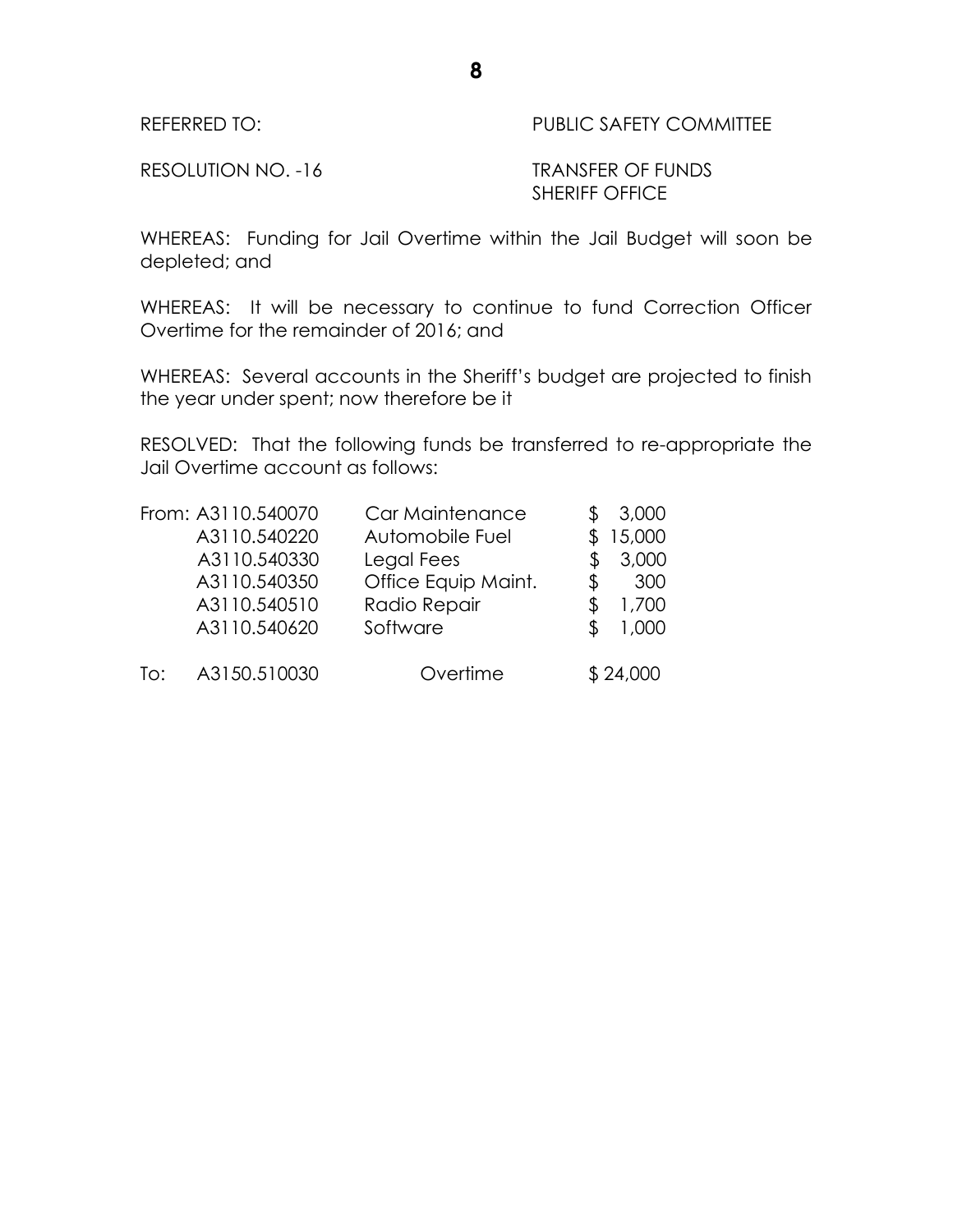# REFERRED TO: PUBLIC SAFETY COMMITTEE FINANCE COMMITTEE RESOLUTION NO. -16 APPROPRIATION OF FUNDS

2016 HOMELAND SECURITY GRANT MODIFY 2016 BUDGET EMERGENCY MANAGEMENT

WHEREAS: The New York State Office of Homeland Security Program (SHSP) has been awarded a grant of \$52,500 (contract #C973960) to the Tioga County Office of Emergency Management; and

WHEREAS: The grant will be used for the Dark Fiber Project which will connect county infrastructures; and

WHEREAS: Appropriation of funds requires legislative approval; therefore be it

RESOLVED: That the 2016 NYS Homeland Security Grant be appropriated as follows:

A3360.433566 Homeland Security 2016 Revenue \$52,500

A3360.520130 Homeland Security Grant– Equipment (Not Car)\$52,500

And be it further

RESOLVED: That the 2016 Emergency Management budget be modified to reflect the above changes.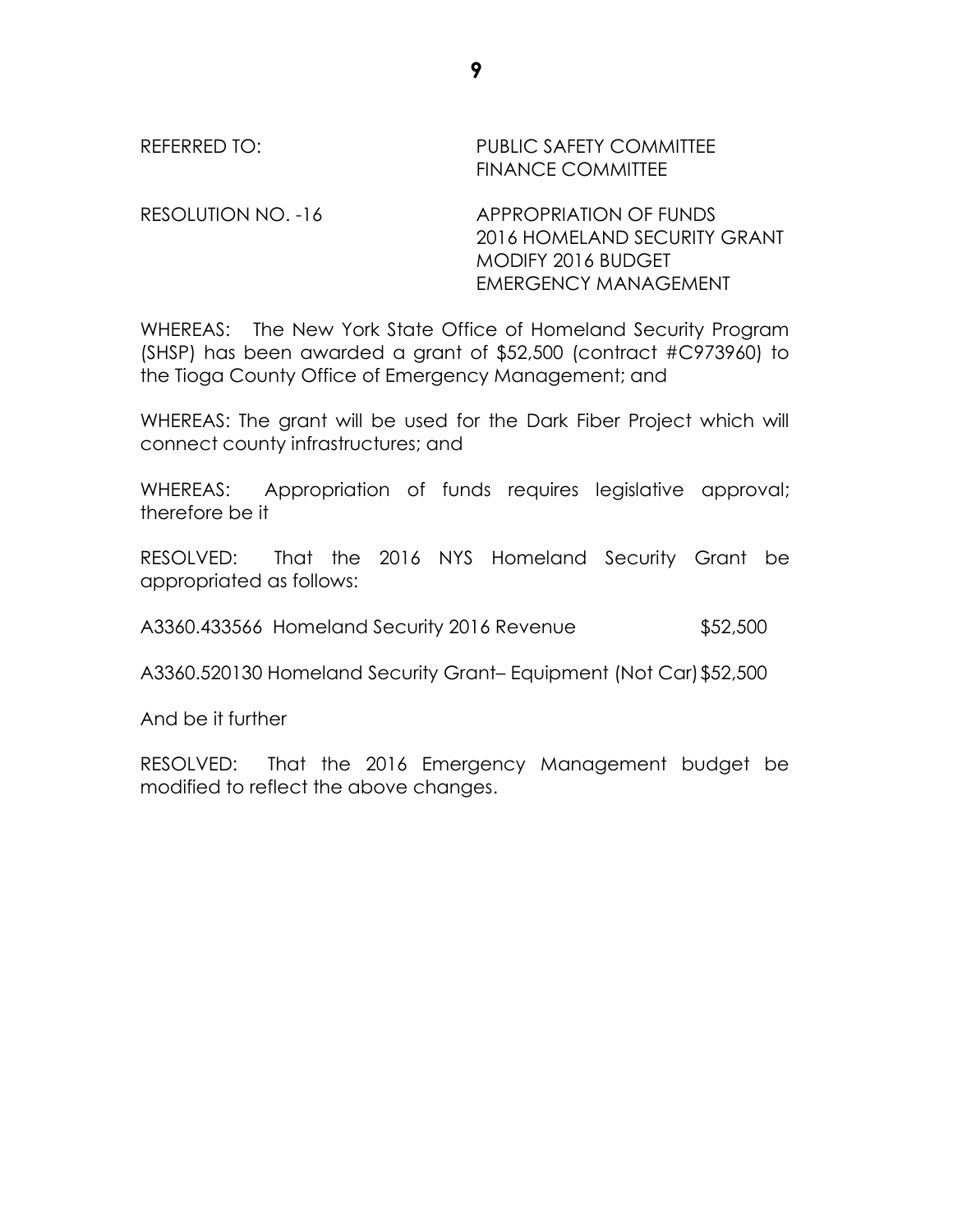REFERRED TO: PUBLIC WORKS

RESOLUTION NO. -16 AMEND 2016 BUDGET & APPROPRIATE FUNDS FROM SOLID WASTE FUND BALANCE TO HOUSEHOLD HAZARDOUS WASTE ACCOUNT

WHEREAS: There is a significant increase in the amount of household hazardous waste being brought by Tioga County residents to Tioga County Solid Waste Hazardous Waste Program; and

WHEREAS: This increase has caused the budgeted amount to be exceeded for the 2016 Hazardous Waste Program; therefore be it

RESOLVED: That the Tioga County Legislature authorizes additional funds to be appropriated for 2016 Budget from the Solid Waste Fund Balance as follows:

From: B 359900 Appropriated Solid Waste Fund Balance \$20,000 To: B8160 542261 Household Hazardous Waste \$20,000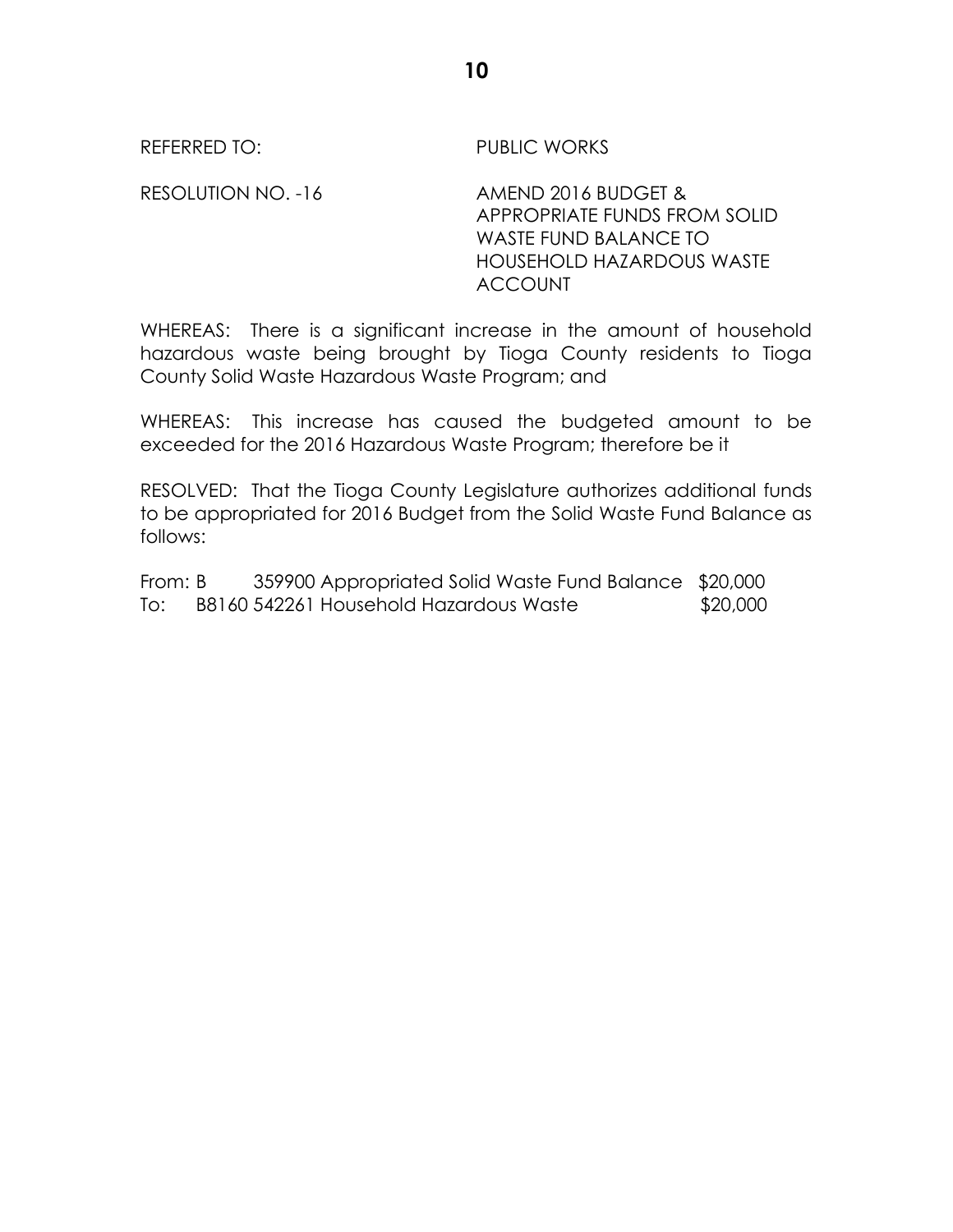REFERRED TO: FINANCE/LEGAL

RESOLUTION NO. -16 AMEND BUDGET AND REQUEST CONTINGENCY FUNDS FOR INCREASE TO DISTRICT ATTORNEY FULL TIME SALARY

WHEREAS: On April 1, 2016 the state approved the recommended salary increases for state judges; and

WHEREAS: New York State Judiciary Law Section 183-a links judicial salaries to County District Attorney salaries to be equal or higher than the County Court Judge or Supreme Court Judge in a county, depending on county size and full time or part time status; and

WHEREAS: In May 2016 the Tioga County Legislature adopted Resolution 103-16 requesting the state to fund this mandated increase in the District Attorney's Salary; and

WHEREAS: There is a significant increase in the full time salary line item for the position of the Elected District Attorney and it occurred well after the county adopted the 2016 Budget. The total needed funds are \$30,850.00 in order to bring the DA's salary up to the mandated 2016 amount of \$183,000.00; therefore be it

RESOLVED: That the Tioga County Legislature authorizes a transfer from contingency account to amend the District Attorney's 2016 budget as follows:

|     | From: A1990 540715 Contingency Account          | \$30,850 |
|-----|-------------------------------------------------|----------|
| To: | A1165 510010 District Attorney Full Time Salary | \$30,850 |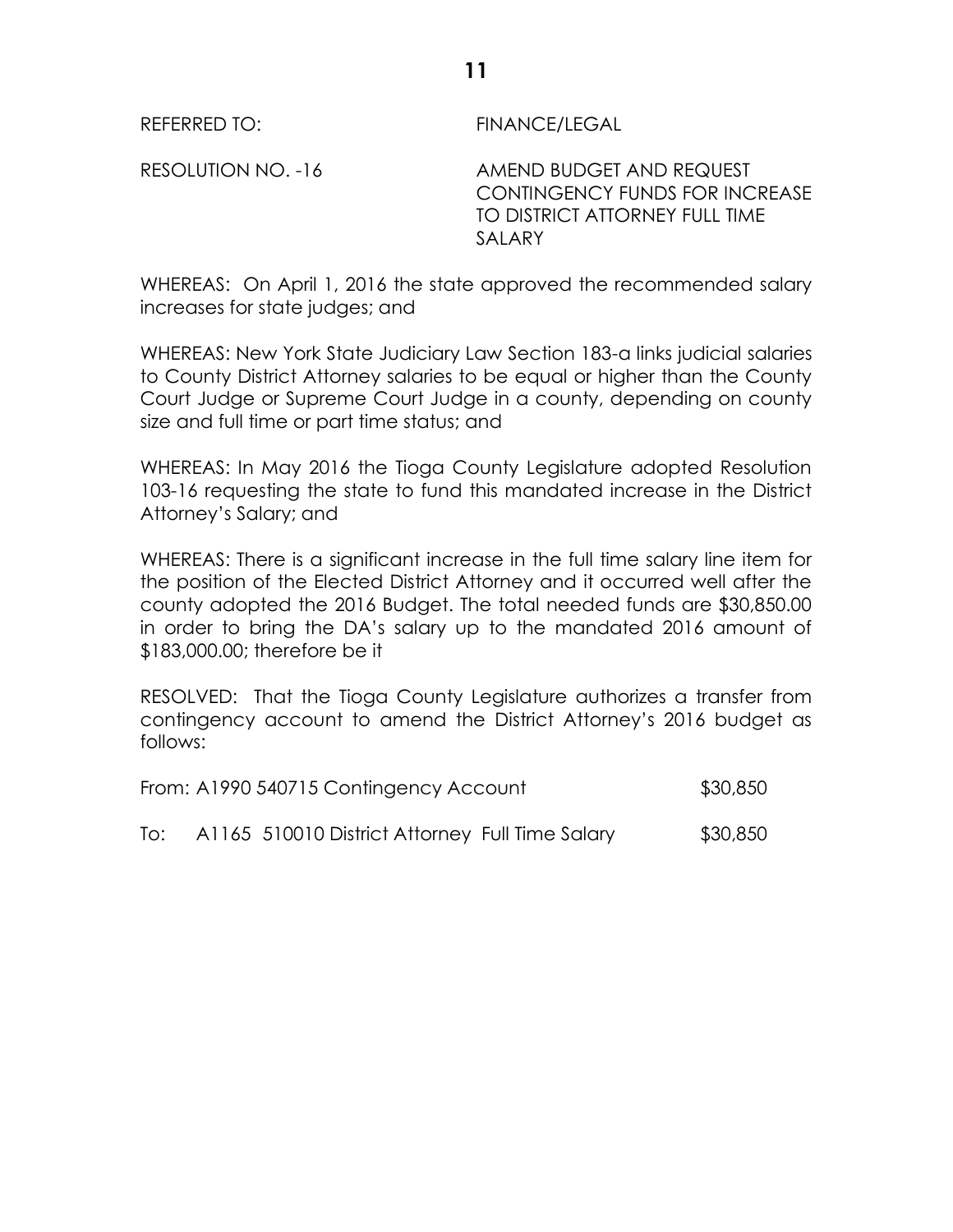REFERRED TO: ADMINISTRATIVE SERVICES COMMITTEE

RESOLUTION NO: -16 REQUEST FOR TRANSFER FROM DMV TO COUNTY CLERK BUDGET AND CONTIGENCY FUND TRANSFER TO COUNTY CLERK

WHEREAS: Due to an omission of salary for 1 FTE from the 2016 Clerks Full time budget line there is a shortage of \$32,006 in salary and \$10,000 in associated fringe; and

WHEREAS: The Clerks budget has had a savings of \$10,000 in salary and fringe due to transition of employees that are compensated at a lesser amount than the former staff; and

WHEREAS: The DMV Part time budget has seen a savings of \$10,300 in payroll costs due to personal changes; and

WHEREAS: The total shortage not covered by cost savings in the Clerk Full Time salary and fringe budget is \$20,330 and will need to be covered through transfer from the County contingency fund; be it therefore

RESOLVED: That the following sums be transferred:

| From:<br>A1411 510020 DMV Part time / Temporary                                                                                                                          | \$10,300.00                                             |
|--------------------------------------------------------------------------------------------------------------------------------------------------------------------------|---------------------------------------------------------|
| To:                                                                                                                                                                      |                                                         |
| A1410 510010 Clerk Full Time                                                                                                                                             | \$10,300.00                                             |
| From:<br>A1990 540715 Contingency Transfers                                                                                                                              | \$20,330.00                                             |
| To:<br>A1410 510010 Clerk Full Time<br>A1410 581088 Clerk State Retirement Fringe<br>A1410 583088 Clerk Social Security Fringe<br>A1410 584088 Clerk Workers Comp Fringe | \$12,630.00<br>7,000.00<br>\$<br>400.00<br>\$<br>300.00 |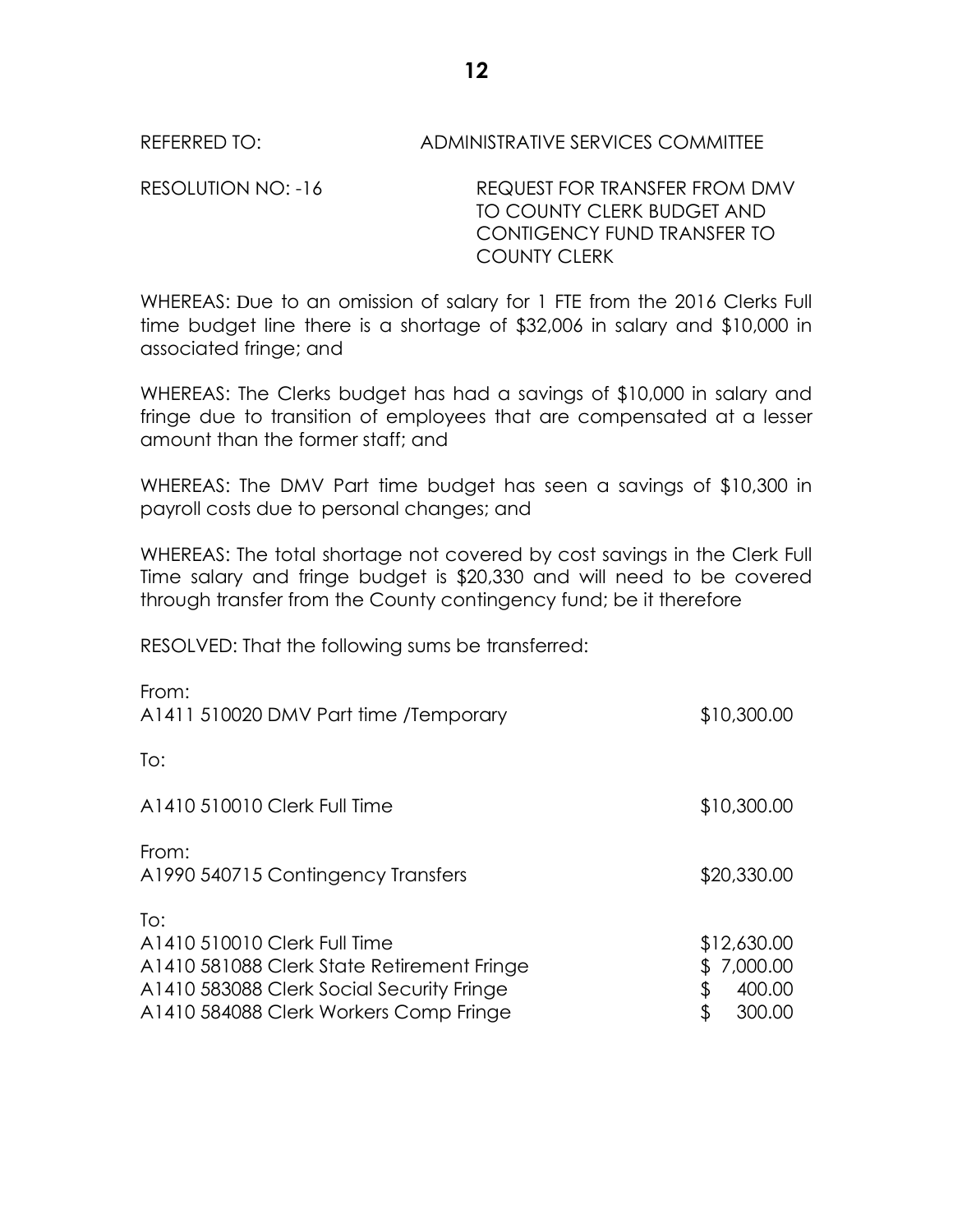REFERRED TO: PERSONNEL COMMITTEE FINANCE COMMITTEE

RESOLUTION NO. -16 TRANSFER FUNDS/FUND SELF-INSURANCE PLAN RESERVE

WHEREAS: Tioga County Local Law No. 2 of 2015 established a Contributed Reserve cap of \$6,000,000 for the Tioga County Self Insurance Plan; and

WHEREAS: Tioga County Local Law No. 2 of 2015 allows for the transfer of surplus funds from the fund balance to the reserve; and

WHEREAS: The 2015 Tioga County Self Insurance operating budget had surplus funds of \$340,683.64 in the fund balance; and

WHEREAS: The December 31, 2015 Tioga County Self Insurance Plan Fund Balance is \$1,307,009.06; and

WHEREAS: The December 31, 2015 Tioga County Self Insurance Contributed Reserve Fund is \$1,638,964.12; therefore be it

RESOLVED: That the Tioga County Treasurer is authorized to transfer funds as follows:

| From: Self-Insurance Fund Balance S390900 | \$340,683.64 |
|-------------------------------------------|--------------|
|-------------------------------------------|--------------|

To: Self-Insurance Contributed Reserve Fund S375300 \$340,683.64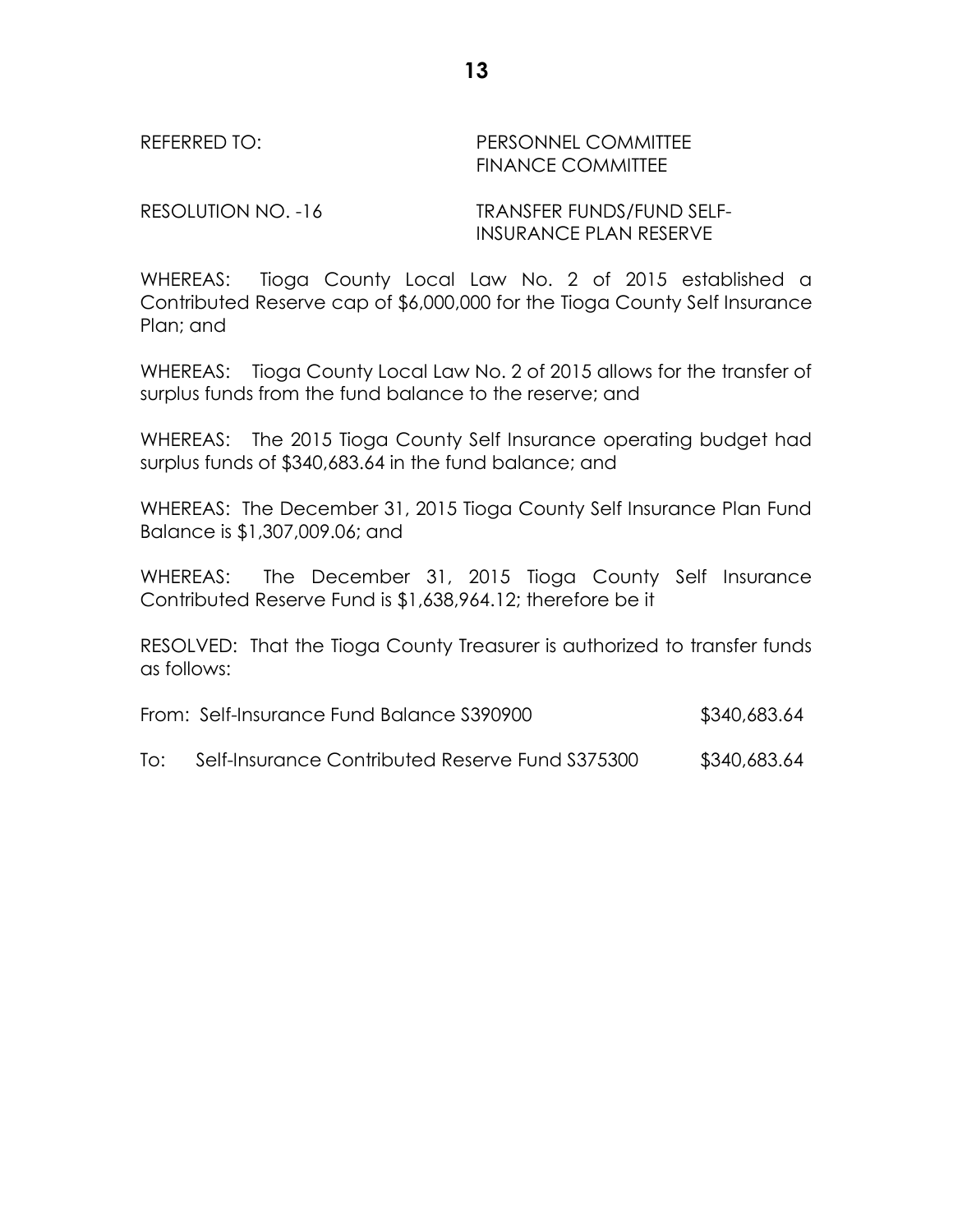REFERRED TO: FINANCE/LEGAL COMMITTEE

RESOLUTION NO. -16 AUTHORIZE REIMBURSEMENT OF FMAS PROJECT MANAGER AND DEPUTY PROJECT MANAGER **SALARIES** 

WHEREAS: Tioga County established a Financial Management Accounting System (FMAS) Capital Reserve Account; and

WHEREAS: The Tioga County Legislature appointed a Project Manager and Deputy Project Manager for the FMAS project and established salaries for those positions for 2016 per Resolution No. 305-15; and

WHEREAS: Salaries to be funded for the Project Manager/Deputy Project Manager were transferred out of Interfund Transfers all Others to the Treasurer's Capital Account; and

WHEREAS: Said salaries should be reimbursed through the Financial Management Accounting System (FMAS) Capital Reserve Account H878.08; therefore be it

RESOLVED: That the 2016 salaries for the Project Manager (\$7,500.00) and Deputy Project Manager (\$4,500.00) be reimbursed through the FMAS Capital Reserve Account to the Treasurer's Capital Account as follows:

FROM: H387808 -FMAS Capital Reserve Account \$12,500

TO: H1325 540140-Treasurer's Capital Account \$12,500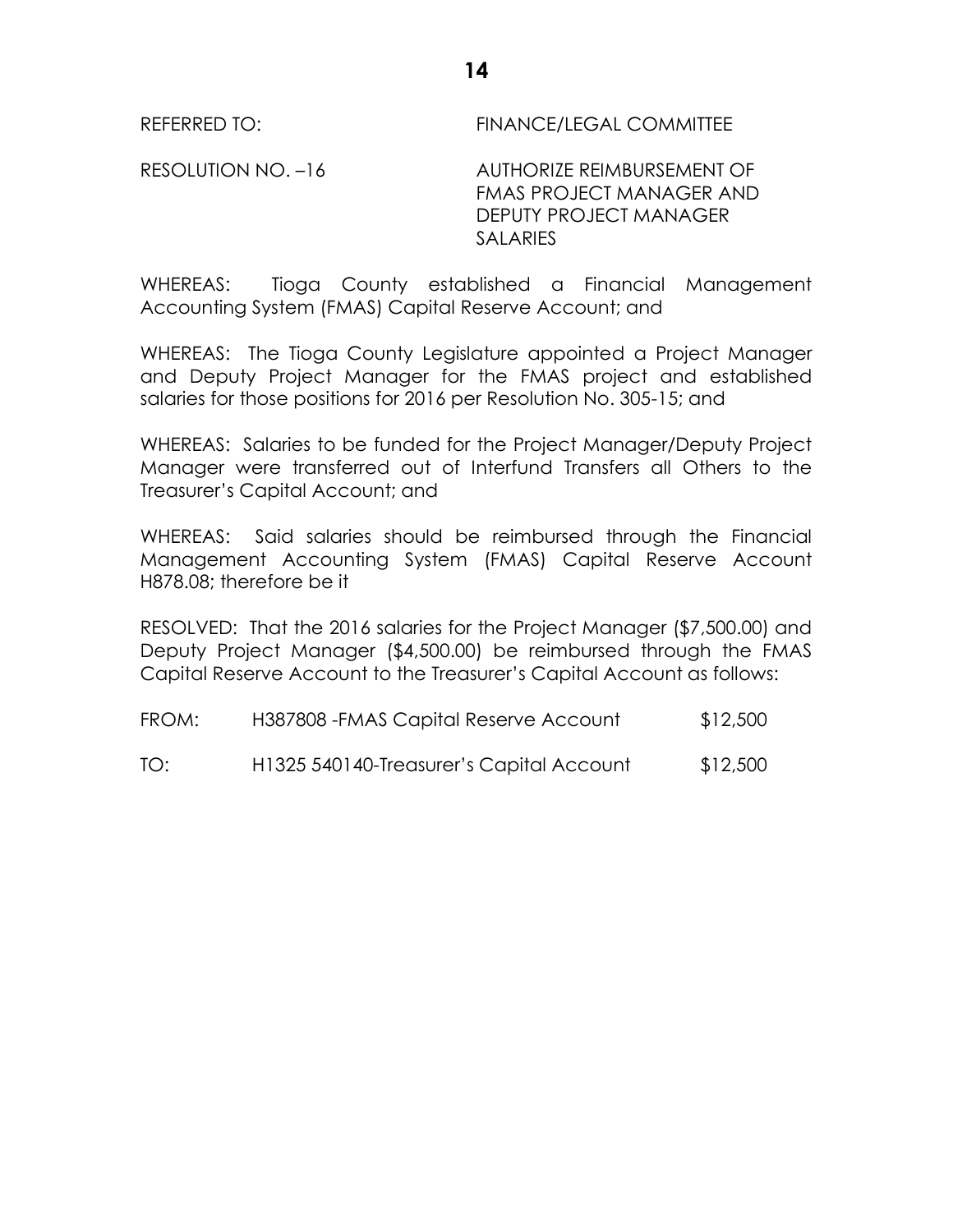REFERRED TO: PUBLIC WORKS

RESOLUTION NO. -16 AWARD CONSTRUCTION TIOGA COUNTY COURT ANNEX FLOORING AND REQUEST CONTINGENCY FUNDS

WHEREAS: Elmira Structures, Inc. was hired for repairs to the first floor of the Court Annex, located at 20 Court Street, refer to Resolution 151-16; and

WHEREAS: Due to this being an unforeseen issue the Department of Public Works did not budget for this repair; and

WHEREAS: An additional scope of work had to be added; and

WHEREAS: The Commissioner of Public Works received a Change Order Request for \$14,698.00; therefore be it

RESOLVED: That the Tioga County Legislature approve the Court Annex Floor Change Order; and be it further

RESOLVED: That the Tioga County Legislature authorizes a transfer as follows:

| To: | From: A1990 540715 Contingency Account<br>A9950 593715 Transfer to Capital | \$14,698<br>\$14,698 |
|-----|----------------------------------------------------------------------------|----------------------|
|     | From: H1620 450310 Capital Transfer<br>To: H1620 520927 Court Annex        | \$14,698<br>\$14,698 |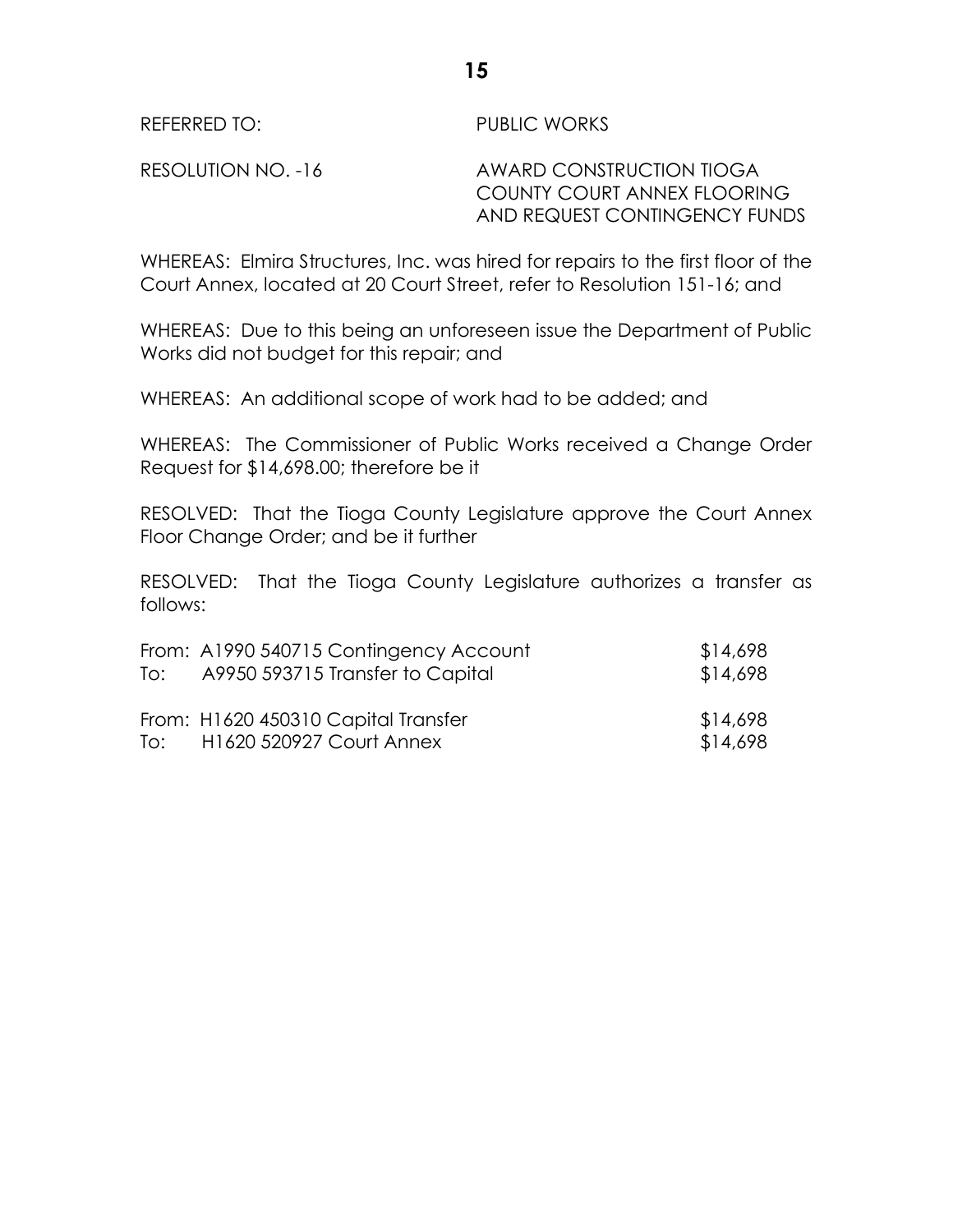| REFERRED TO:       | <b>PUBLIC SAFETY COMMITTEE</b><br><b>FINANCE COMMITTEE</b>                   |
|--------------------|------------------------------------------------------------------------------|
| RESOLUTION NO. -16 | AUTHORIZE ACCEPTANCE OF A<br>2016 NYS LEGISLATIVE GRANT<br>$(LG16-1363-D00)$ |

WHEREAS: The Sheriff applied and was awarded a NYS Legislative Grant (LG16-1363-D00) in the amount of \$25,000; and

WHEREAS: This funding must be utilized to procure a new Evidence Van; therefore be it

RESOLVED: That the Tioga County Legislature authorizes the acceptance of this award; and be it further

RESOLVED: That the 2016 budget be modified to reflect this state aid and that this funding be receipted into following revenue and appropriations accounts.

Sheriff Expense Account: H3110.521060

Sheriff Revenue Account: A3110.433952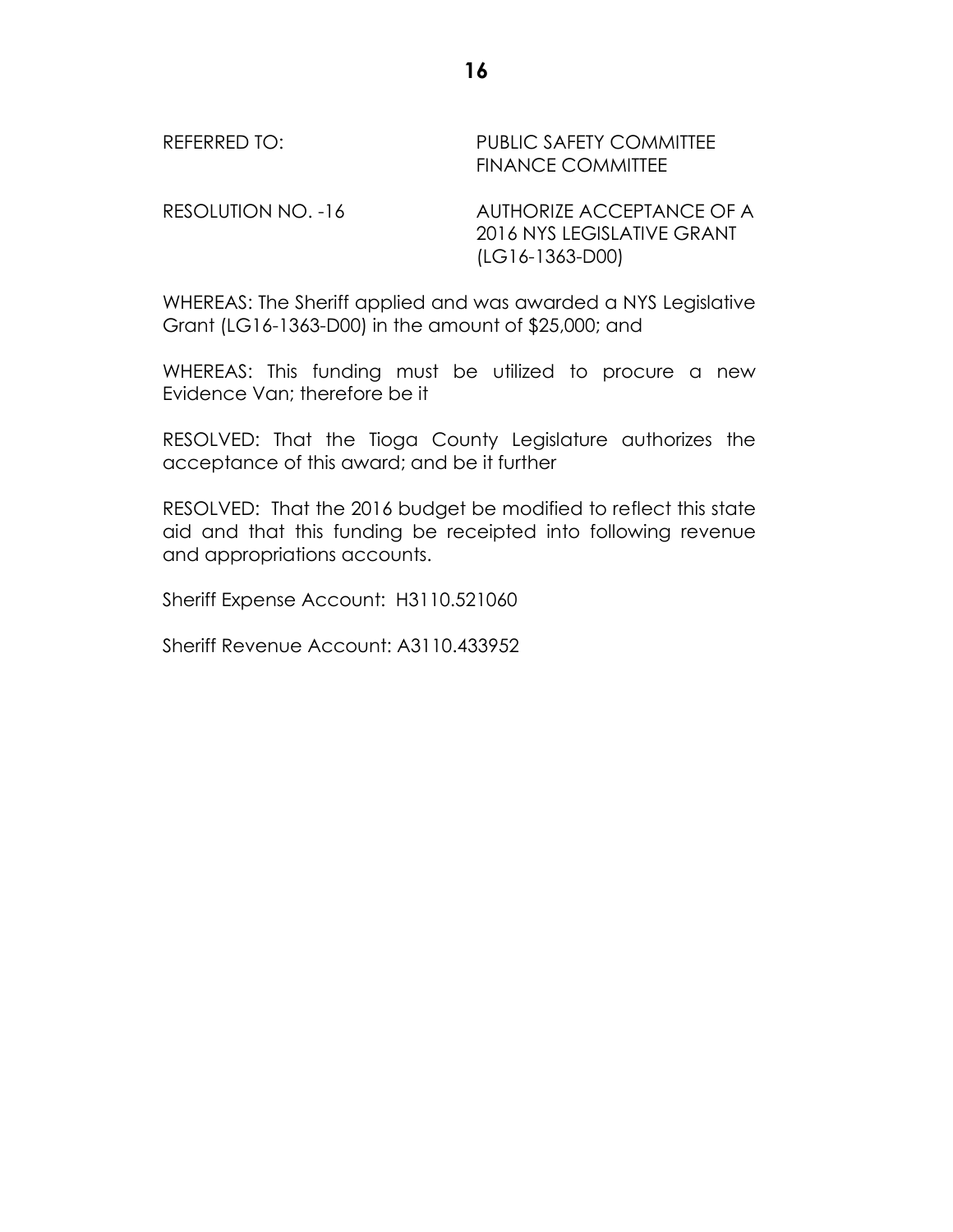REFERRED TO: PUBLIC SAFETY COMMITTEE FINANCE COMMITTEE

RESOLUTION NO. -16 AUTHORIZE THE SUBMISSION OF HOMELAND SECURITY GRANT APPLICATION - BUREAU OF FIRE

WHEREAS: The Office of Homeland Security has announced a 2016 Statewide Interoperable Communications Formula-Based Grant to the Tioga County Office Bureau of Fire. The grant will be used as continuation of 2012 Interoperability Grant, to purchase subscriber equipment and maintenance of tower sites; and

WHEREAS: County Policy # 47 requires that a resolution be approved before any such grant applications are submitted; therefore be it

RESOLVED: That the Tioga County Bureau of Fire/EMS Office be authorized to apply for this grant.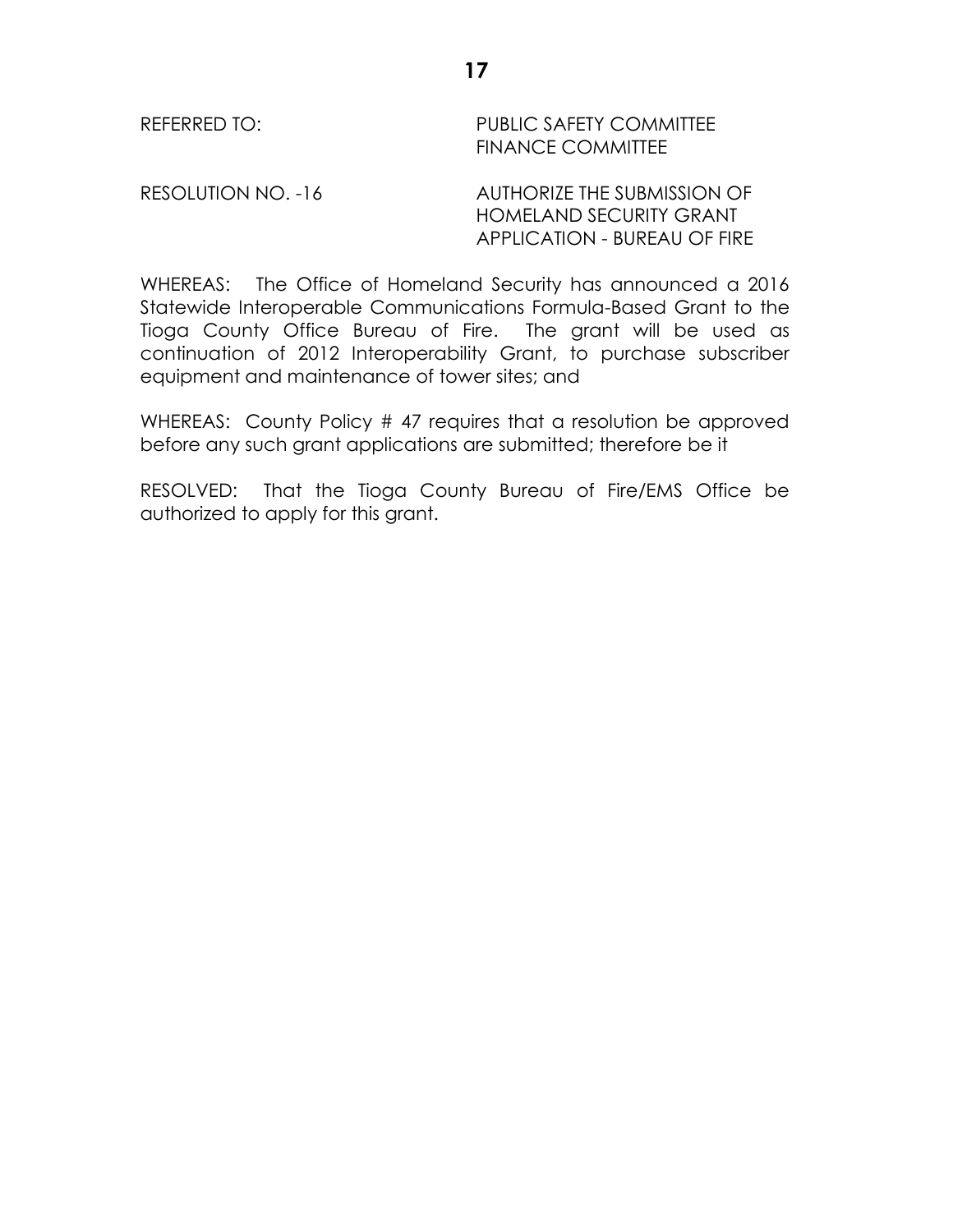REFERRED TO: PUBLIC SAFETY/LEGAL

RESOLUTION NO. -16 DECLARE TIOGA COUNTY LEAD AGENCY AND AUTHORIZE ISSUANCE OF NEGATIVE DECLARATION

WHEREAS: Tioga County is proposing to upgrade its emergency communications system with the addition of a new radio tower at a site north of Benton Road in the Town of Candor; and

WHEREAS: A Full Environmental Assessment Form (FEAF) Part 1 and NEPA Checklist have been prepared by Chazen Companies for the new tower site; and

WHEREAS: The Tioga County Legislature has thoroughly reviewed the FEAF Part 1 and NEPA Checklist and has taken a hard look at the possible environmental impacts of the proposed project; and

WHEREAS: The Tioga County Legislature has completed Part 2 of the FEAF to identify any relevant environmental areas that may be impacted by the proposed project; and

WHEREAS: No potentially moderate or large impacts were identified in the FEAF Part 2; therefore be it

RESOLVED: That the proposed project is a Type 1 action under SEQRA; and be it further

RESOLVED: That the Tioga County Legislature declares itself to be Lead Agency for the above project; and be it further

RESOLVED: That no potentially moderate or large impacts have been identified in the FEAF Part 2; and be it further

RESOLVED: That the project will result in no significant adverse impacts on the environment and therefore, an environmental impact statement need not be prepared; and be it further

RESOLVED: That a Negative Declaration be issued; and be it further

RESOLVED: That the Chair of the Legislature is authorized and directed to execute any documents necessary to give effect to these findings.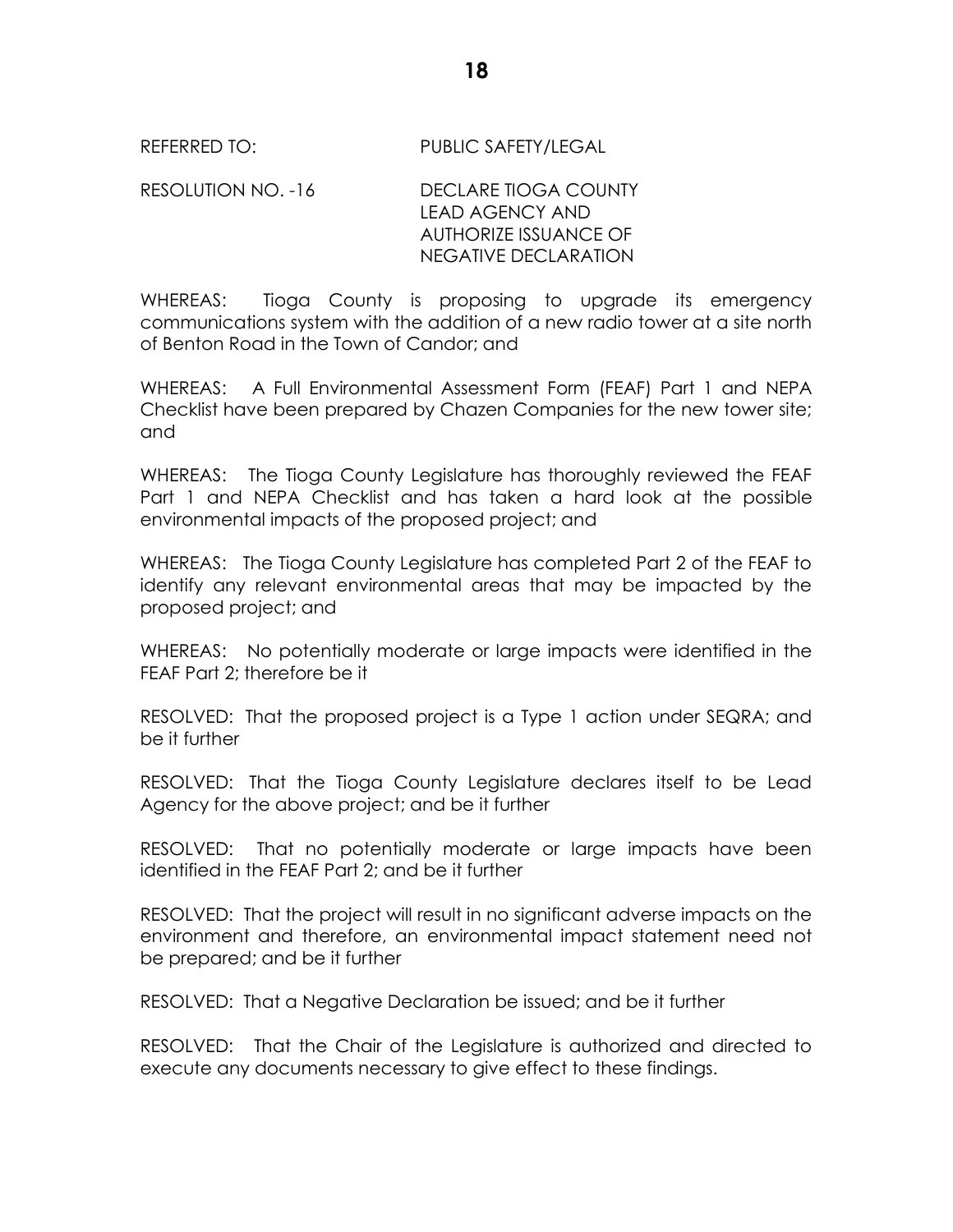RESOLUTION NO: -16 MORTGAGE TAX DISTRIBUTION

RESOLVED: That the mortgage tax report for the period April 1, 2016 to September 30, 2016 be and it hereby is accepted; further

RESOLVED: That the County Treasurer be authorized and directed to pay to the Supervisors of the several Towns and the Treasurers of the several Villages the amounts apportioned to them as follows:

| Barton (Town)           | \$21,848.89  |
|-------------------------|--------------|
| Berkshire (Town)        | 7,668.41     |
| Candor (Town)           | 17,899.33    |
| Candor (Village)        | 1,488.24     |
| Newark Valley (Town)    | 31,058.60    |
| Newark Valley (Village) | 4,561.79     |
| Nichols (Town)          | 9,078.29     |
| Nichols (Village)       | 2,172.90     |
| Owego (Town)            | 117,375.21   |
| Owego (Village)         | 10,302.73    |
| Richford (Town)         | 1,689.78     |
| Spencer (Town)          | 24,024.80    |
| Spencer (Village)       | 1,894.84     |
| Tioga (Town)            | 18,146.41    |
| Waverly (Village)       | 17,372.77    |
|                         | \$286,582.99 |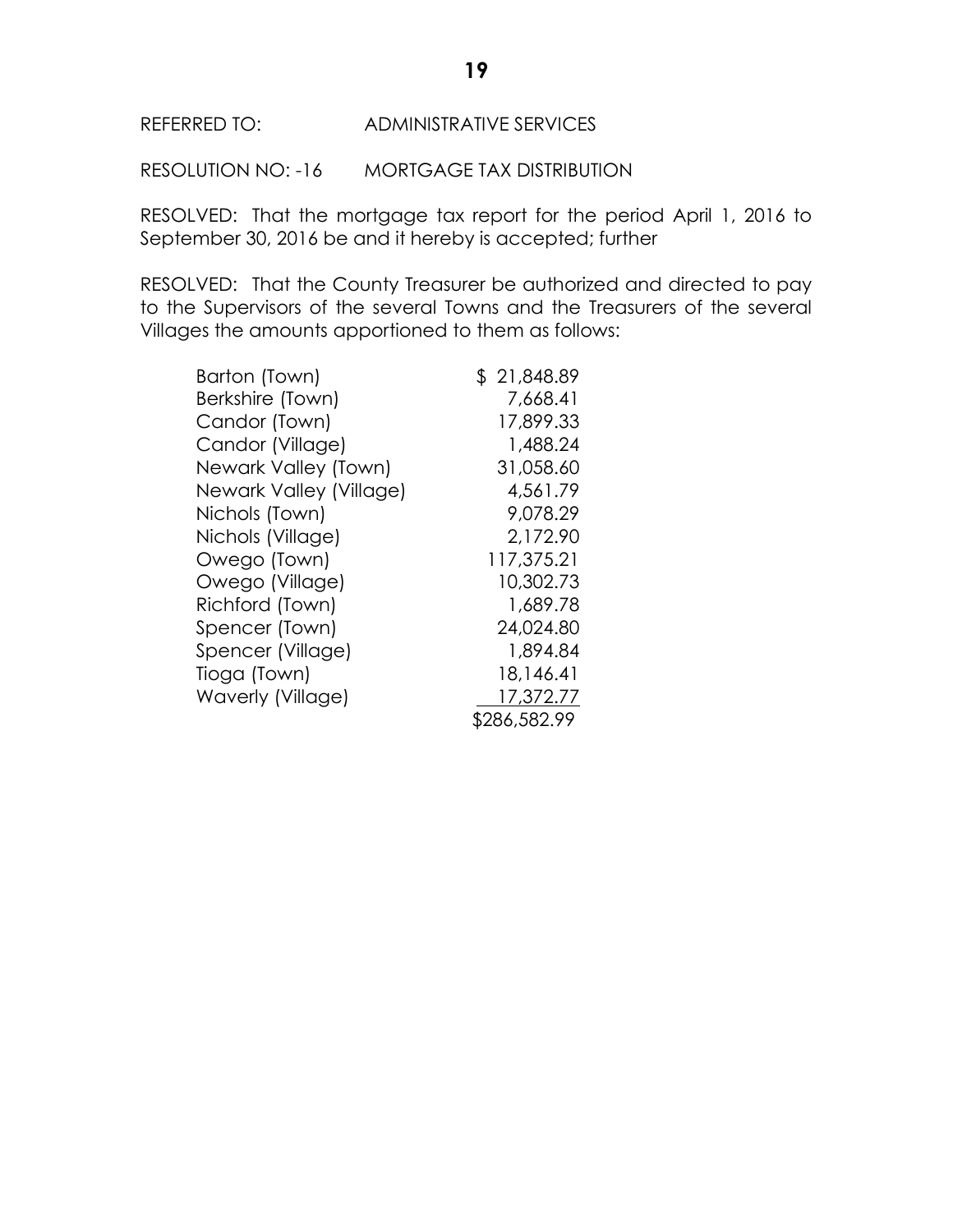RESOLUTION NO. -16 ADOPT STATE EQUALIZATION REPORTS

RESOLVED: That the State Equalization Reports for County Tax be and the same hereby are approved, and that the County tax rates be the rates used in computing taxes in the several Towns.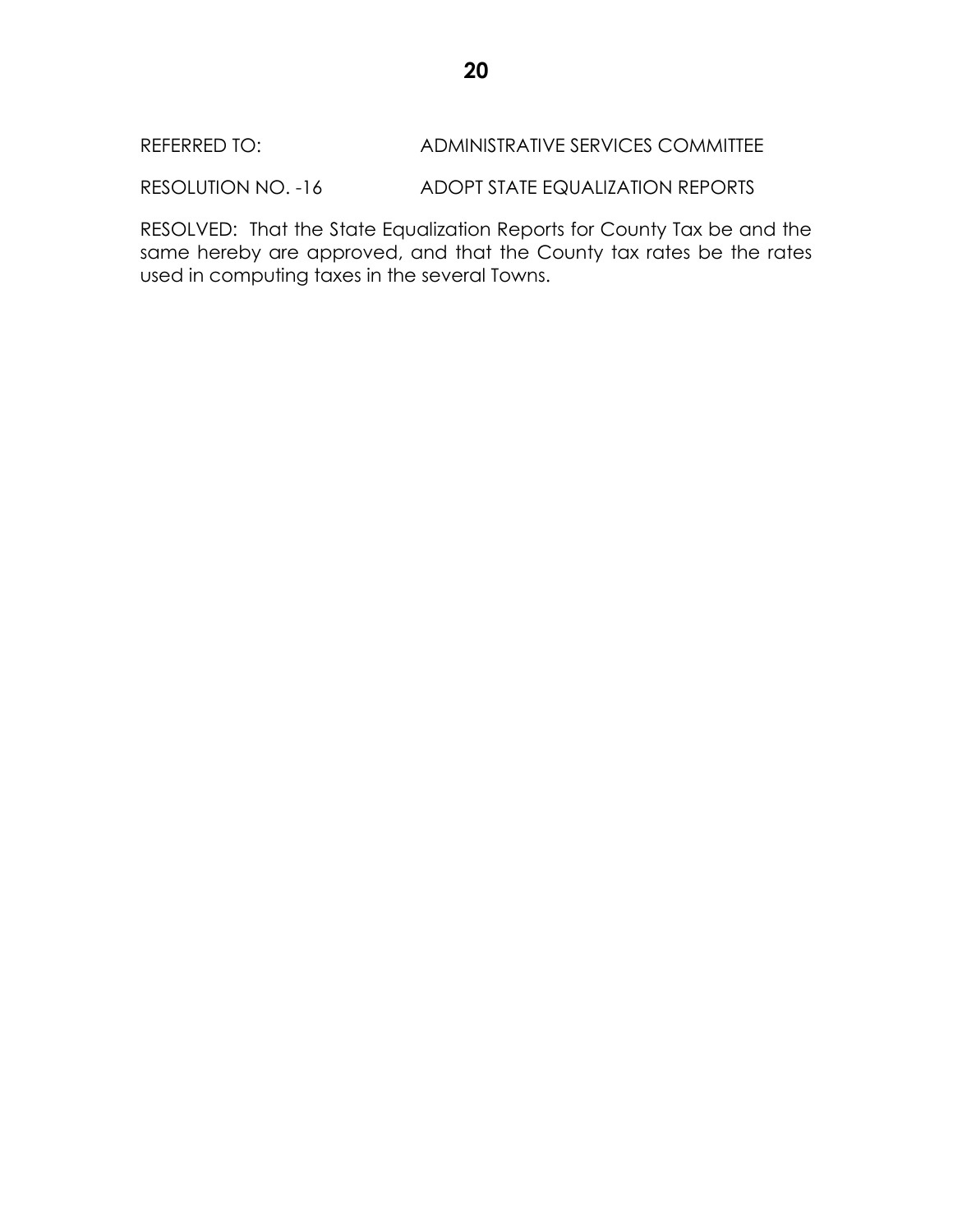REFERRED TO: LEGISLATIVE WORKSESSION

RESOLUTION NO. –16 RESOLUTION TO SUPPORT CORNELL COOPERATIVE EXTENSION ASSOCIATIONS IN THE STATE OF NEW YORK

WHEREAS: The mission of Cornell Cooperative Extension is "CCE puts knowledge to work in pursuit of economic vitality, ecological sustainability and social well-being. We bring local experience and research based solutions together, helping New York State families and communities thrive in our rapidly changing world"; and

WHEREAS: NYS County Law 224 adopted in 1914 established the ability for NYS and County's to contribute funds to support the creation of Cornell Cooperative Extension Associations in each county and there are now 56 associations across NYS; and

WHEREAS: The key objectives of the associations as stated in their constitutions are

- To provide for an association of residents in cooperation with Cornell University and USDA.
- To extend educational resources of Cornell (including Ag and Life Sciences, Human Ecology, Vet Med), land grant system, and other educational institutions to foster economic, social, and environmental improvement of individuals families, and communities.
- To further the objectives of CCE associations and the CCE system in the fields of agriculture, community and economic vitality, environment and energy, nutrition and healthy families, and youth development.

WHEREAS: Primary program areas and objectives of CCE are focused on improving economic and community vitality and are aligned with the primary mission areas of the National Institute of Food and Agriculture; and

WHEREAS: The primary programs and objectives of CCE are directly linked to a least of 8 of 16 goals of Governor Cuomo's initiatives for improving NYS, and CCE educators are key community partners in helping to implement these initiatives state-wide, including

- Maximizing agriculture and beverage production
- Strengthening the Upstate Economy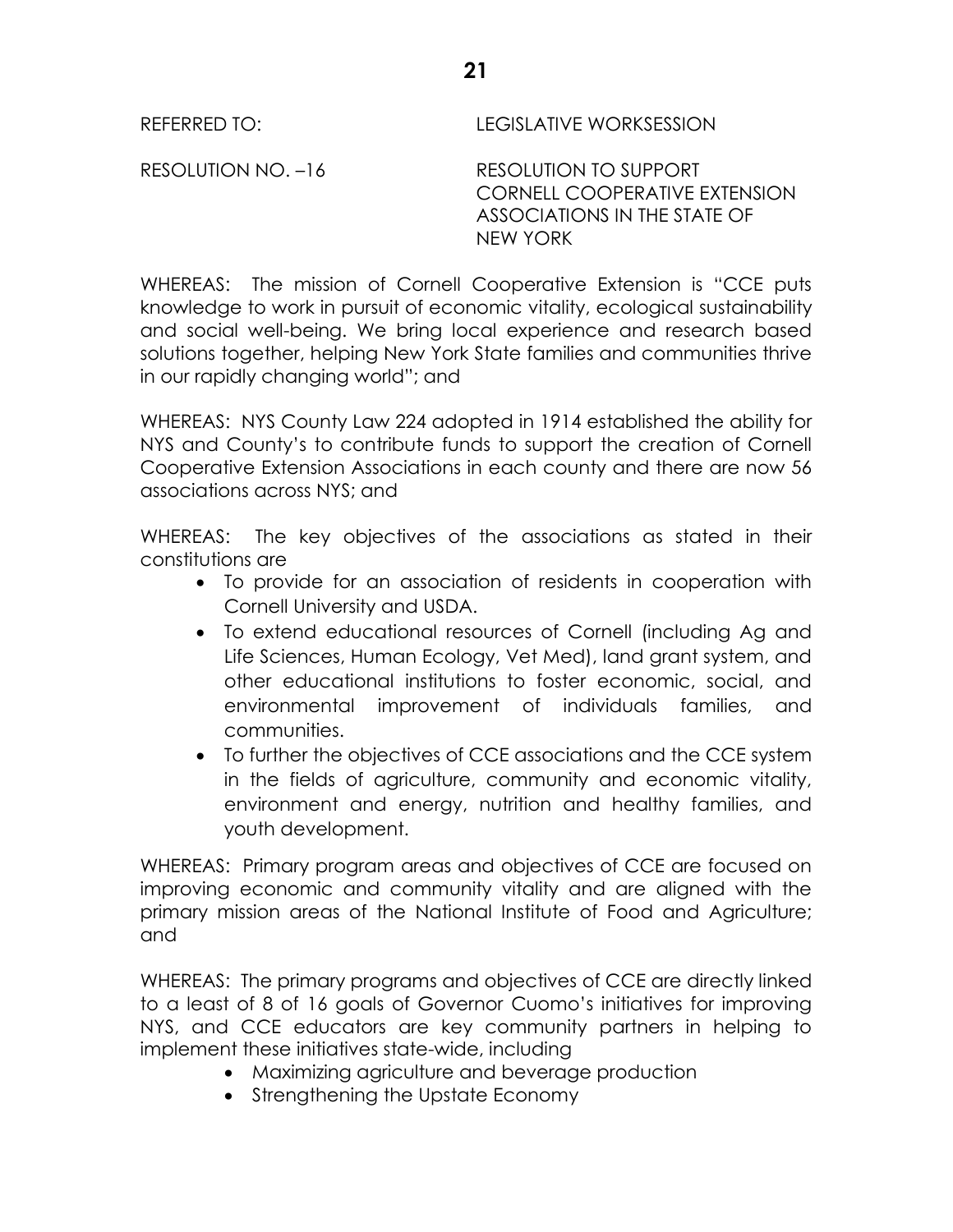- Promoting a healthier NY
- Fighting Poverty
- Preserving our environment,
- Building Opportunity through education,
- Designing a clean energy economy
- Investing in tourism, and

WHEREAS: CCE associations are invaluable partners at the County level and NYS expects CCE educators to assist in supporting state initiatives; and

WHEREAS: Costs for operating CCE Associations (501C3 subordinate organizations) have increased significantly yet the annual funding allocated by the state for this system has remained stagnant since the 1970's; therefore be it

RESOLVED: That the Legislature of Tioga County, request that NYS allocate an additional \$10 million dollars per year to County 224 funding (that is just 50 cents per New York resident) to support Cooperative Extension Associations in NYS.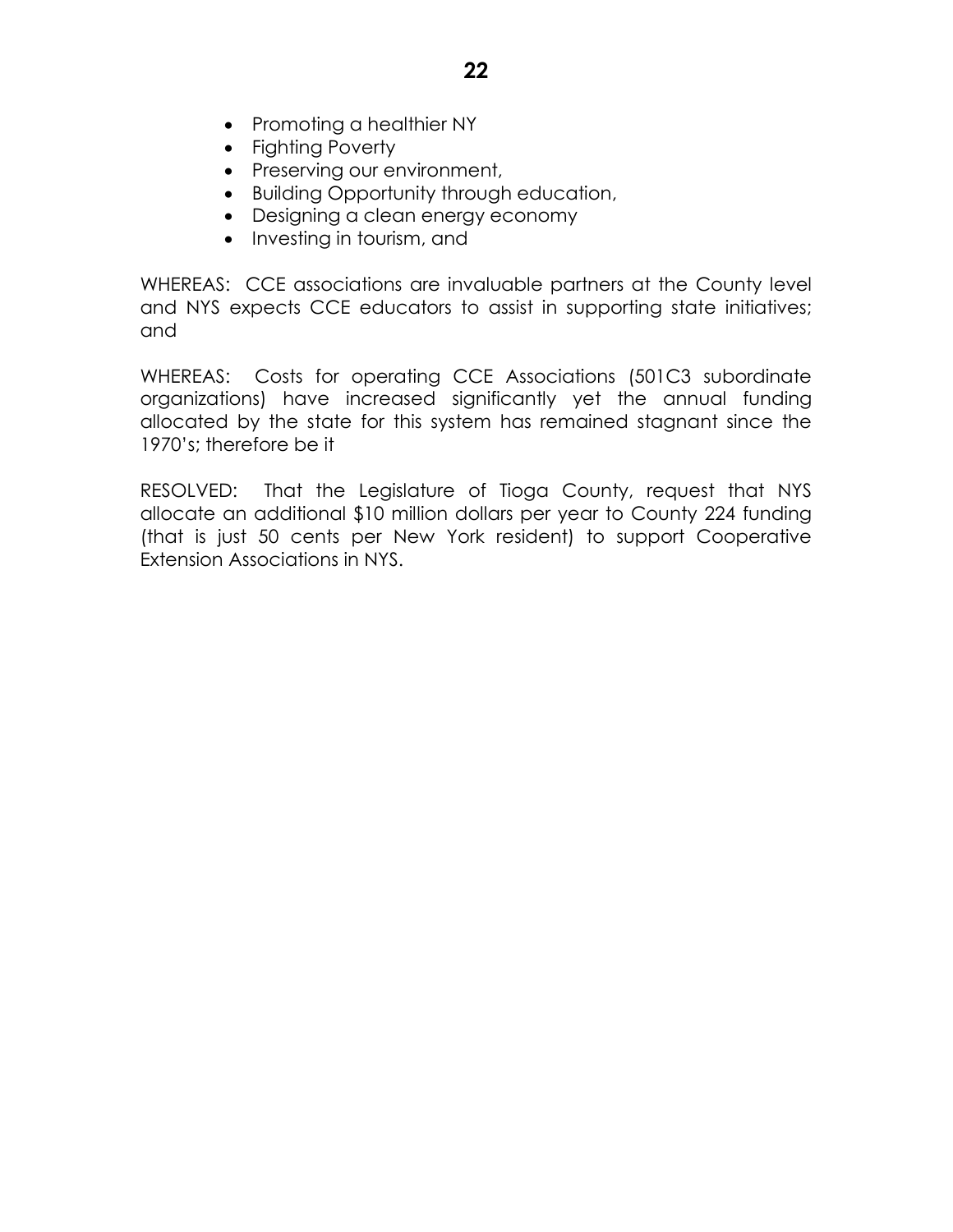REFERRED TO: ED&P COMMITTEE

RESOLUTION NO. -16 DESIGNATION OF TIOGA COUNTY LOCAL DEVELOPMENT CORPORATION, D.B.A. TIOGA COUNTY TOURISM, AS AUTHORIZED TOURISM PROMOTION AGENCY FOR 2017

WHEREAS: The Tioga County Local Development Corporation, d.b.a. the Tioga County Tourism Office, is the not-for-profit corporation that develops and implements a tourism promotion and marketing program for the county; and

WHEREAS: The Tioga County Tourism Office coordinates with the state in its tourism grants program; and

WHEREAS: The New York State tourism grants program is designed to encourage tourism promotion throughout the regions of New York State; and

WHEREAS: The guidelines for this local assistance program require counties to appoint an official Tourism Promotion Agency (TPA), therefore be it

RESOLVED: That the Tioga County Tourism Office be and hereby is designated by the Tioga County Legislature as their Tourism Promotion Agency for the 2017 budget year and authorized to make application for and receive grants on behalf of the county pursuant to the New York State Tourism Promotion Act.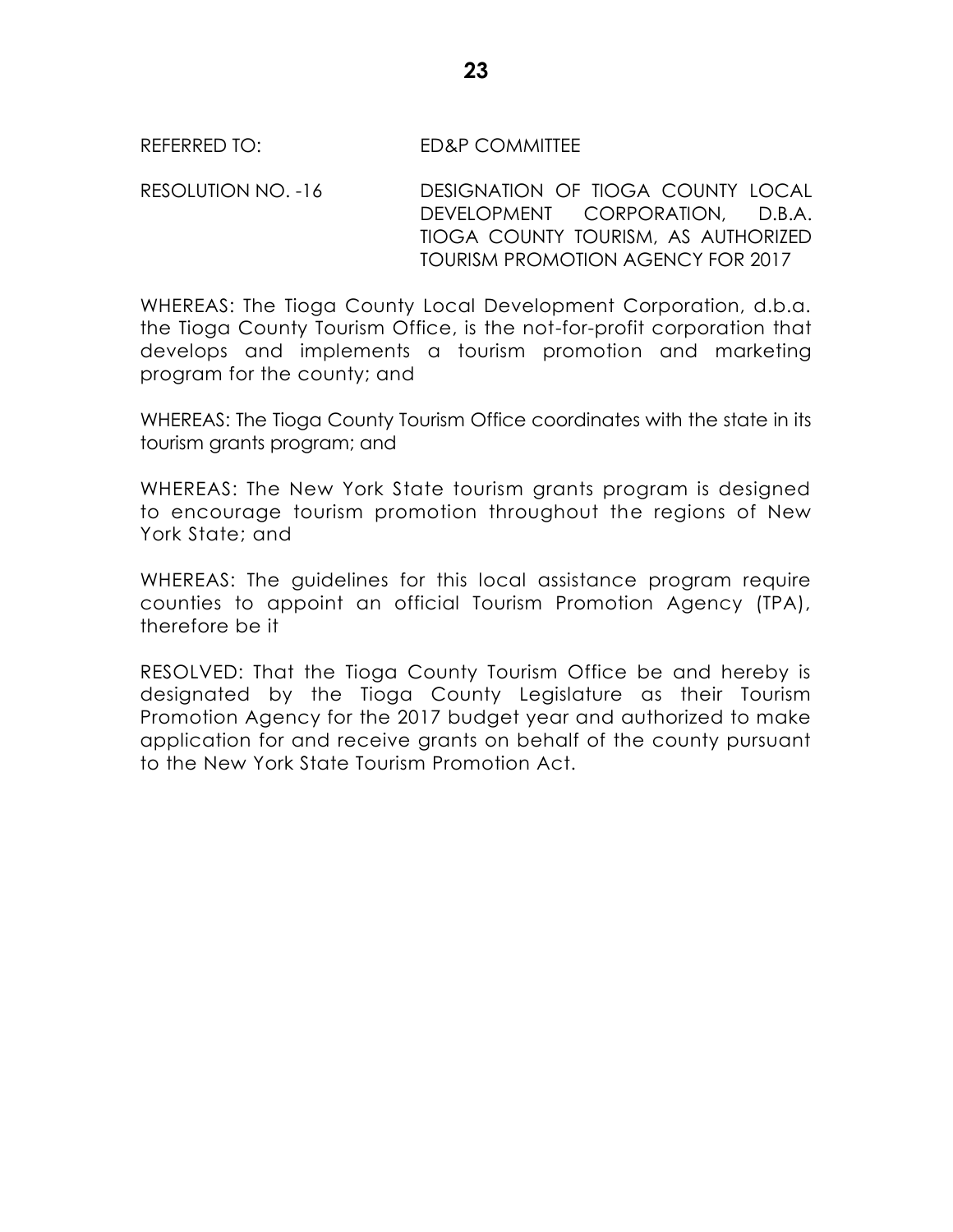REFERRED TO: FINANCE/LEGAL COMMITTEE

RESOLUTION NO. -16 AUTHORIZE SALE OF CHARLES T. ZIMMER III, PROPERTY LOCATED IN THE VILLAGE OF WAVERLY, TO TONY L. SANTALUCIA, JR & STACY L. SANTALUCIA AND/OR ASSIGNS

WHEREAS: Property located in the Village of Waverly assessed to Charles T. Zimmer III, identified as Tax Map number 166.16-3-55, parcel number 278, owes 2014, 2015 & 2016 taxes and is past the last date of redemption; and

WHEREAS: Keith Jastremsky was the closing bidder with \$3,950 deposit paid at the Foreclosure Auction held on August 4, 2016 and has defaulted by not appearing at closing with forfeiture of the \$3,950, and the second bidder passed on buying said property; and

WHEREAS: The Treasurer has held a Public Auction on October 19, 2016 and the winning bidder is Tony L. Santalucia, Jr & Stacy L. Santalucia hereby making an offer to purchase said property for \$10,500, "as is", thereby placing the property back on the tax rolls; be it therefore

RESOLVED: That the County rescinds its previous resolution to sell said property to Keith Jastremsky, the closing bidder with \$3,950, paid at the Foreclosure Auction held on August 4, 2016, by Default of Appearance at closing, with forfeiture of the \$3,950; and be it further

RESOLVED: That the Chair of the Tioga County Legislature be and hereby is authorized to sign and record on receipt of \$10,500 and recording costs, a Quit Claim Deed conveying the property assessed to Charles T. Zimmer III, located in the Village of Waverly identified on the Village of Waverly Tax Map as number 166.16-3-55, parcel number 278, to Tony L. Santalucia, Jr & Stacy L. Santalucia and/or assigns.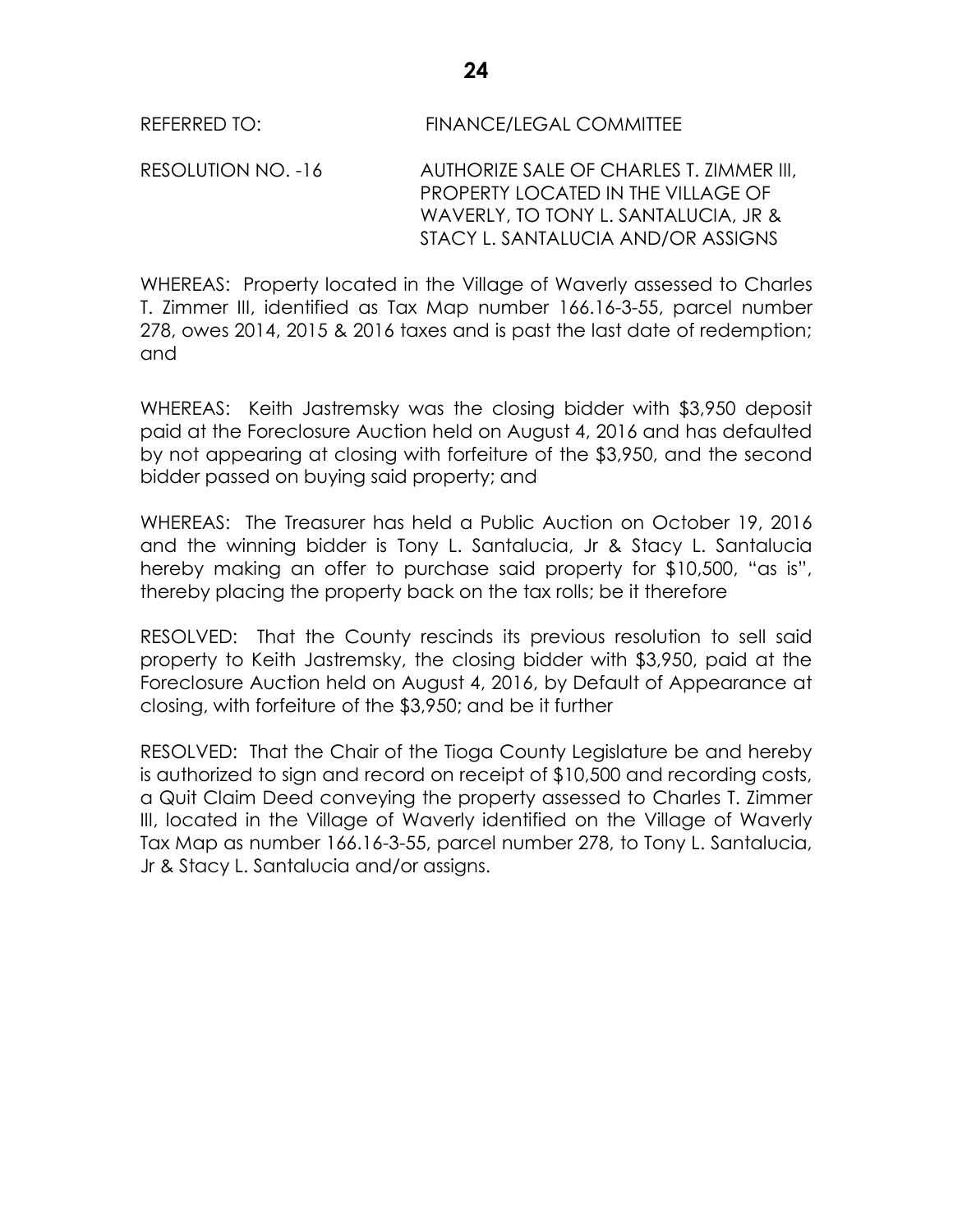RESOLUTION NO. -16 AUTHORIZE SALE OF FRANK SORRENTINO PROPERTY LOCATED IN THE TOWN OF CANDOR, TO JOSEPH A. BREITWIESER AND/OR ASSIGNS

WHEREAS: Property located in the Town of Candor assessed to Frank Sorrentino, identified as Tax Map number 61.09-2-31, parcel number 268, owes 2014, 2015 & 2016 taxes and is past the last date of redemption; and

WHEREAS: 716 Fall Creek Road Inc. was the closing bidder with \$4,200 deposit paid at the Foreclosure Auction held on August 4, 2016 and has defaulted by not appearing at closing with forfeiture of the \$4,200, and the second bidder passed on buying said property; and

WHEREAS: The Treasurer has held a Public Auction on October 19, 2016 and the winning bidder is Joseph A. Breitwieser hereby making an offer to purchase said property for \$8,000, "as is", thereby placing the property back on the tax rolls; be it therefore

RESOLVED: That the County rescinds its previous resolution to sell said property to 716 Fall Creek Road Inc., the closing bidder with \$4,200, paid at the Foreclosure Auction held on August 4, 2016, by Default of Appearance at closing, with forfeiture of the \$4,200; and be it further

RESOLVED: That the Chair of the Tioga County Legislature be and hereby is authorized to sign and record on receipt of \$8,000 and recording costs, a Quit Claim Deed conveying the property assessed to Frank Sorrentino, located in the Town of Candor identified on the Town of Candor Tax Map as number 61.09-2-31, parcel number 268, to Joseph A. Breitwieser and/or assigns.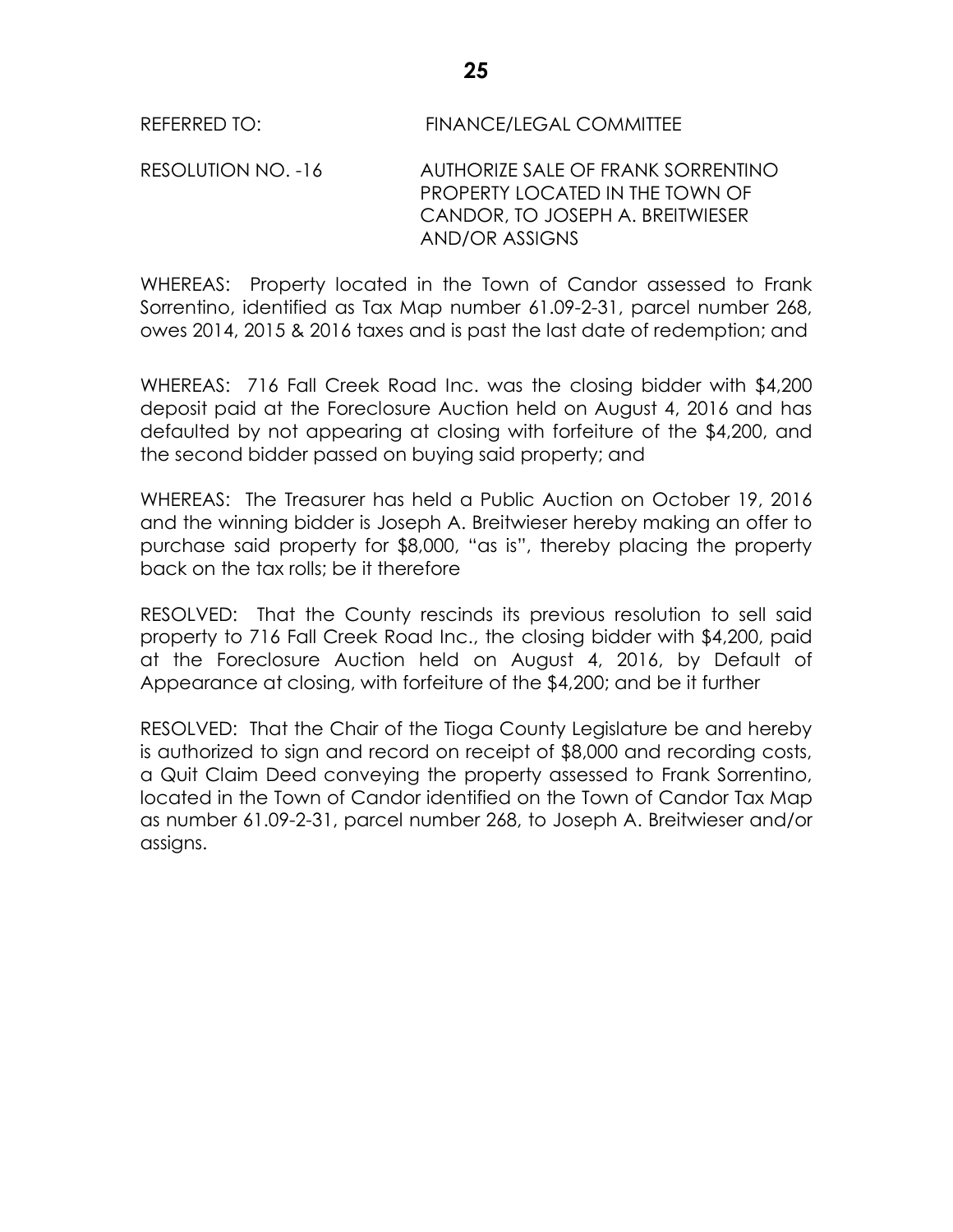REFERRED TO: INFORMATION TECHNOLOGY

RESOLUTION NO. -16 AUTHORIZE CONTRACT AWARD FOR RFP 2016-2 – FIBER OPTIC CONSTRUCTION CONSULTANT

WHEREAS: The County has identified a need to construct a secondary fiber-optic network connection to significantly enhance the resiliency of the County's network during times of disaster; and

WHERAS: The Tioga County Information Technology and Communication Services department put out an RFP requesting proposals for a Fiber Optic Construction Consultant; and

WHEREAS: From the proposals received, ECC Technologies was identified as the preferred vendor; and

WHEREAS: The work of this contract is to facilitate and manage to completion the construction of this secondary fiber-optic connection; and

WHEREAS: ITCS has worked with the Emergency Management Office, Sheriff's Office and Fire Bureau to ensure this work meets the above goal; therefore be it

RESOLVED: That the Tioga County Legislature authorizes the Chair of the Legislature to sign the associated contracts for this service after review by the County Attorney.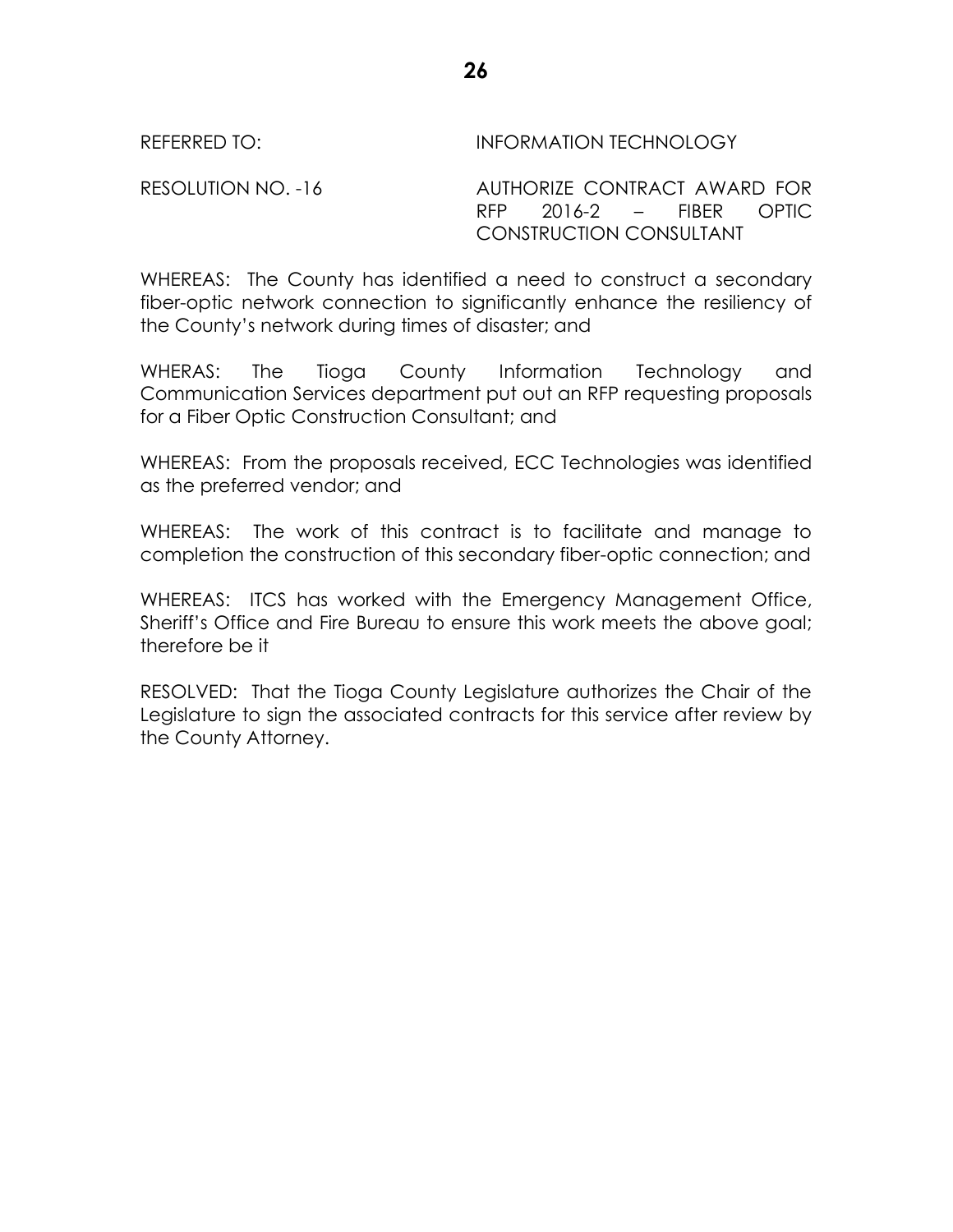### REFERRED TO: PUBLIC SAFETY COMMITTEE FINANCE/LEGAL COMMITTEE

RESOLUTION NO. -16 AWARD BID FOR RADIO EQUIPMENT **SHELTERS** 

WHEREAS: Tioga County has been awarded a Statewide Interoperable Communications Grant by the State of New York for the improvement of radio communications facilities in Tioga County; and

WHEREAS: The Tioga County Bureau of Fire sought bids for three Radio Equipment Shelters for tower sites; and

WHEREAS: The Tioga County Bureau of Fire received sealed bids on October 25, 2016 and the bids came in as follows:

| Sabre Industries, Inc. | Sioux City, IA | \$303,088.00 |
|------------------------|----------------|--------------|
| VFP, Inc.              | Salem, VA      | \$308,800.00 |

And

WHEREAS: The Tioga County Fire Coordinator, the Tioga County Attorney and Blue Wing Services Inc., St. Paul Minnesota, the Tioga County Bureau of Fire's engineers for the project, all completed a review of the bids and have recommended that the bid submitted by Sabre Industries, Inc. be rejected because it contained a defect that is material and substantial which gave Sabre Industries a substantial advantage or benefit not enjoyed by VFP, Inc., specifically:

The Sabre Industries, Inc. bid, at the time of bid opening, did not contain a completed mandatory "Point by Point Specification Response". Upon inquiry, Sabre acknowledged this failure, which it asserted was attributable to a PDF conversion error, and Sabre submitted the missing information, but after bid opening. Post bid opening submissions cannot be considered. The failure to provide the completed Point by Point Specification Response by the time of bid opening constitutes a non-waivable material and substantial defect in complying with the mandatory bid specifications. The failure placed Sabre at an advantage over VFP Inc. since Sabre could use the lack of specificity to deviate or not comply with bid specifications it did not acknowledge it would comply with. The purpose of requiring the Point by Point Specification Response was to ensure the vendor was aware and acknowledged them, thus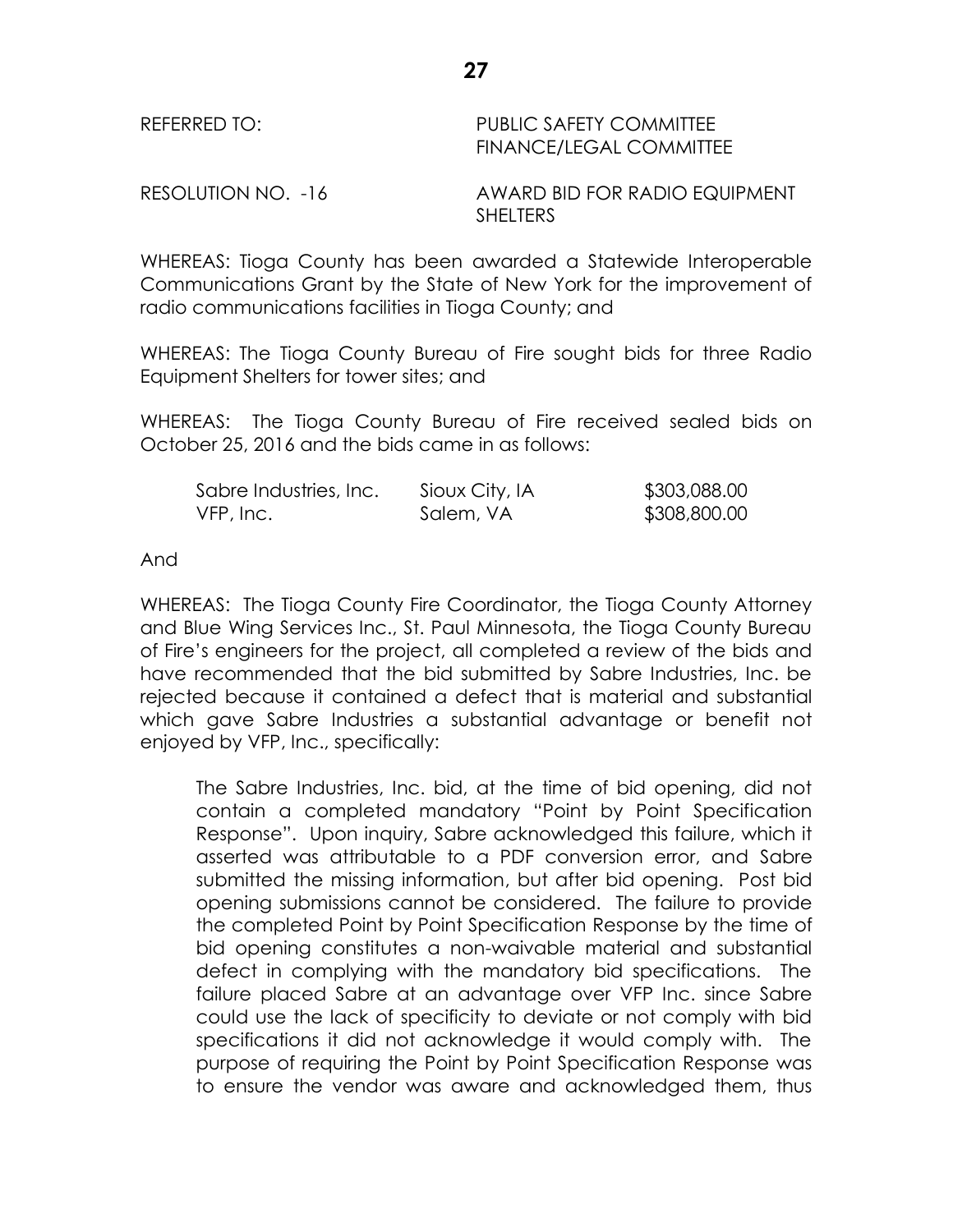Sabre's failure to provide a complete response runs counter to the specific reason it was required to be included in the bid.

And

WHEREAS: Blue Wing Services Inc. has determined that VFP, Inc. is the lowest responsible bidder in substantial and material compliance with the bid specifications; therefore be it

RESOLVED: That for the reasons set forth herein, the Sabre Industries Inc. bid is rejected as it contained a defect that is material and substantial, which gave Sabre industries a substantial advantage or benefit not enjoyed by VFP, Inc., and which therefore cannot be waived; and be it further

RESOLVED: That the Tioga County Legislature does hereby award the bid to VFP, Inc., the lowest responsible bidder in material and substantial compliance with the bid specifications, for \$308,800.00.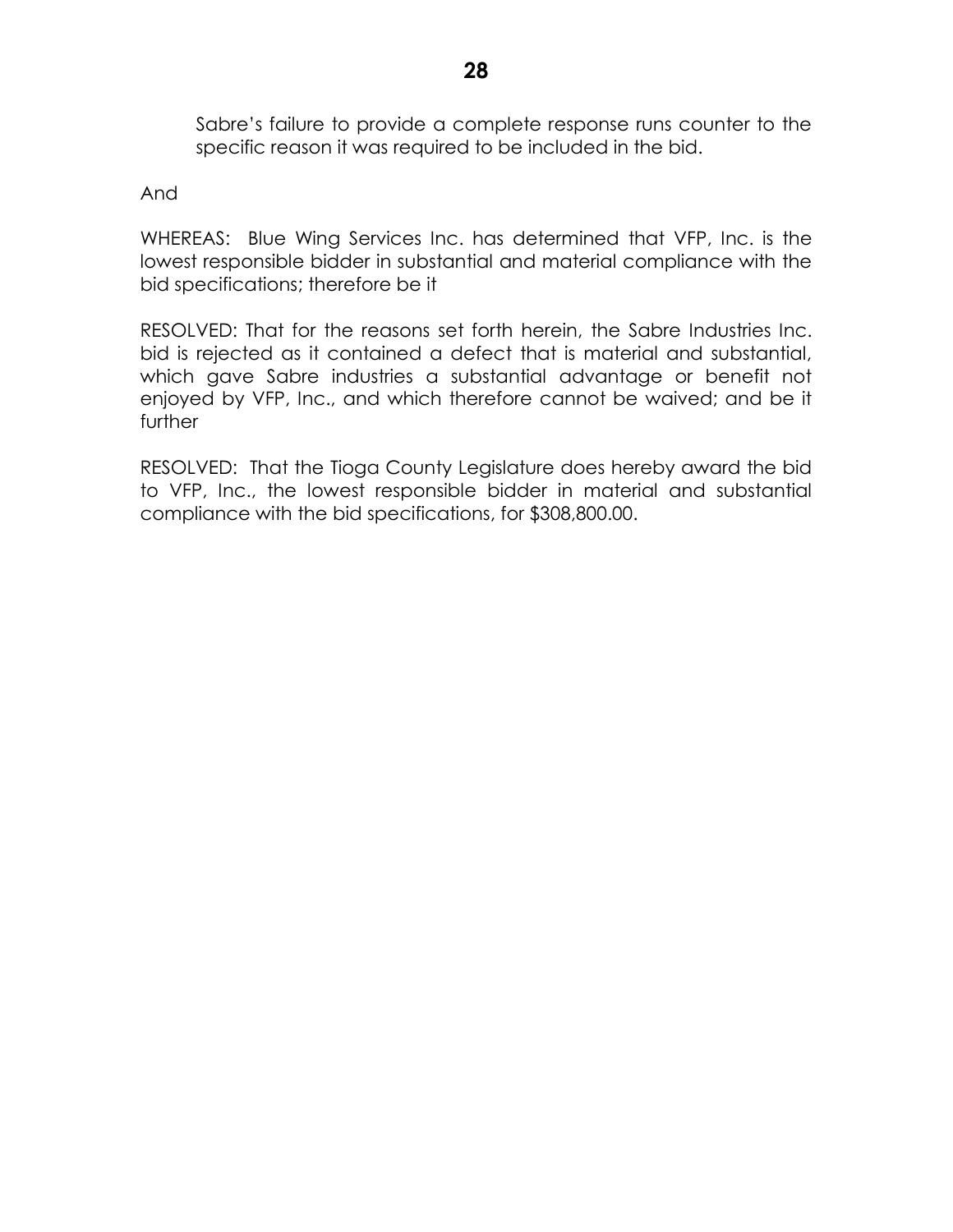### REFERRED TO: LEGISLATIVE WORKSESSION

RESOLUTION NO. –16 AUTHORIZE CONTRACT BETWEEN TWIN TIER PATHOLOGY ASSOCIATES, PC, AND TIOGA COUNTY

WHEREAS: Beginning January 1, 2017 Twin Tier Pathology Associates, PC will provide services for autopsies, laboratory testing, x-rays, and use of morgue facilities for Tioga County; and

WHEREAS: The contract calls for \$875.00 to be paid to Pathologists and various other fees depending on tests, x-rays, etc. that are needed; therefore be it

RESOLVED: That the Tioga County Legislature authorizes the Tioga County Chair to sign a contract, upon approval of the County Attorney, with Twin Tier Pathology Associates, PC for services rendered to Tioga County at the costs listed above and for a term of 1/1/17 through 12/31/17.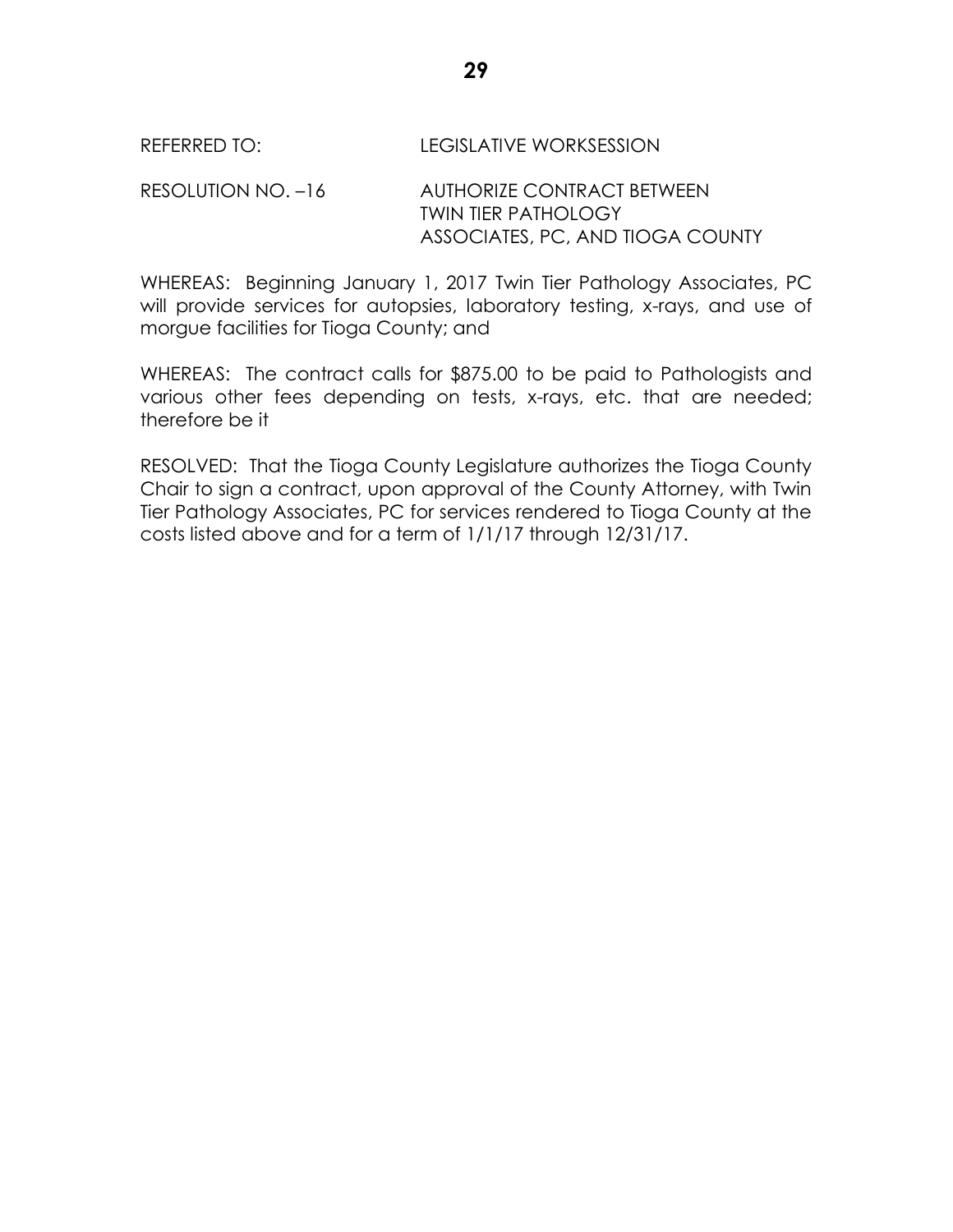### **LOCAL LAW TO BE INTRODUCED**

County of Tioga

Local Law No. of the Year 2016.

A Local Law amending Local Law No. 1 of the year 1956 to provide for Administration and Contract authority for the Tioga County Self-Insurance Plan.

Be It Enacted by the Legislature of the County of Tioga as follows:

SECTION 1:

Local Law No. 1 of 1956, Sections 3 and 4 are hereby amended to read as follows:

### **Section 3:**

The Tioga County Self-Insurance Plan shall be administered by the Personnel Officer and Benefits Manager, and overseen by the Tioga County Legislature.

### **Section 4: Contract Authority**

The Administrators, subject to approval of the County Legislature, may contract for such services as deemed necessary for the operation and administration of the plan.

### SECTION 2. SEVERABILITY

If any clause, sentence, paragraph subdivision, section or part of this law or the application thereof to any person, individual corporation, firm, partnership, entity or circumstance shall be adjudged by any court of competent jurisdiction to be invalid or unconstitutional, such order or judgment shall not affect, impair, effect or invalidate the remainder thereof, but shall be confined in its operation to the clause, sentence, paragraph, subdivision, section or part of this law or in its application to the person, individual, corporation, firm, partnership, entity or circumstance directly involved in the controversy in which such order or judgment shall be rendered.

SECTION 3. EFFECTIVE DATE

This Local Law shall take effect immediately upon filing with the Secretary of State.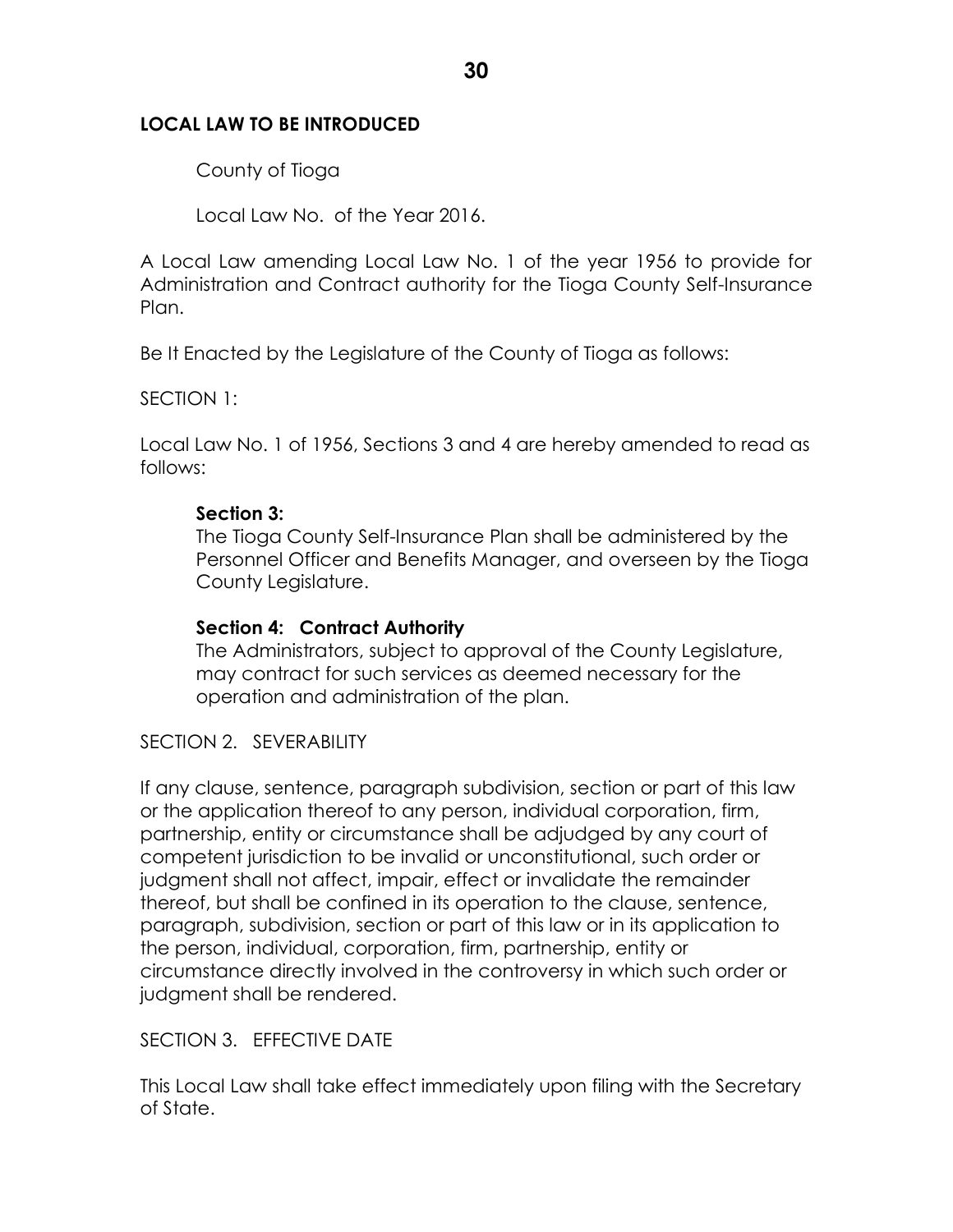| REFERRED TO:       | PERSONNEL COMMITTEE                                                              |
|--------------------|----------------------------------------------------------------------------------|
| RESOLUTION NO. -16 | <b>SCHEDULE PUBLIC HEARING</b><br><b>LOCAL LAW INTRODUCTORY</b><br>NO. A OF 2016 |

RESOLVED: That a public hearing shall be held on Local Law Introductory No. A of 2016, a Local Law amending Local Law No. 1 of 1956 to provide for Administration and Contract authority for the Tioga County Self-Insurance Plan, in the Legislative Conference Room of the Ronald E. Dougherty County Office Building, 56 Main Street, Owego, New York 13827 on Wednesday, December 7, 2016 at 1:00 PM. All persons desiring to present written or oral comments may do so at said time.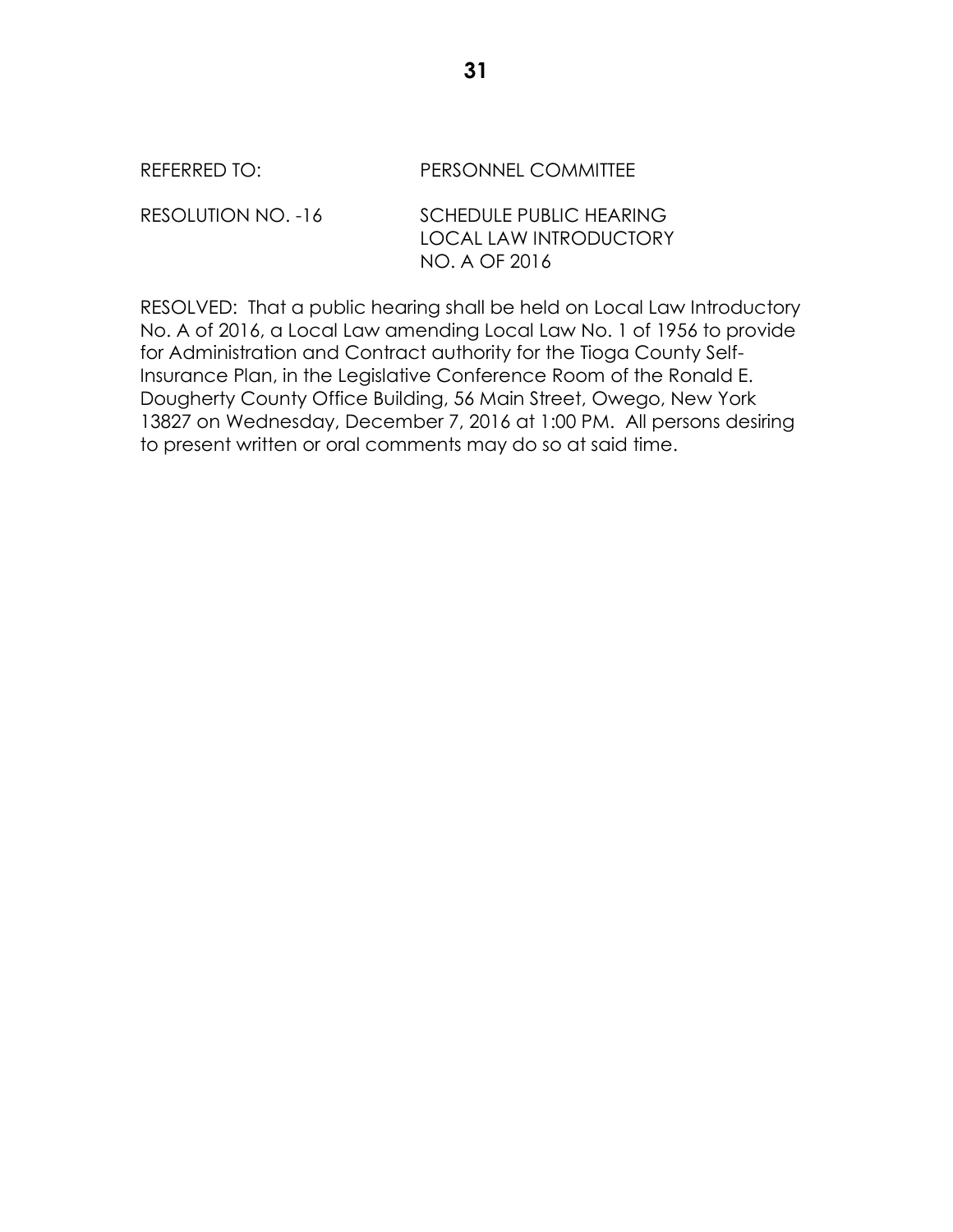## **LOCAL LAW TO BE INTRODUCED**

County of Tioga

Local Law No. of the Year 2016.

A Local Law to amend the Rules and Regulations for the Administration of the Tioga County Self-Insurance Plan for Workers' Compensation, which will amend Local Law No. 2 of the Year 1956, as amended by Local Law No. 1 of the Year 1959, as amended by Local Law No. 1 of the Year 1963, as amended by Local Law No. 2 of the Year 1975, as amended by Local Law No. 1 of the Year 1976, as amended by Local Law No. 5 of the Year 1976, as amended by Local Law No. 5 of the Year 1977, as amended by Local Law No. 2 of the Year 1980, as amended by Local Law No. 6 of the Year 1984, as amended by Local Law No. 2 of the Year 1985, as amended by Local Law No. 3 of the Year 1990, as amended by Local Law No. 2 of the Year 2015.

Be It Enacted by the Tioga County Legislature of the County of Tioga, as follows:

SECTION 1:

This Section amends the Rules and Regulations for the Tioga County Self-Insurance Plan for Workers' Compensation.

## **A. Participation**

In addition to the County, participation in the plan shall be available to the Tioga County Soil and Water Conservation District, all of the towns and villages located within the geographical boundaries of Tioga County, and active volunteer firefighters pursuant to provisions of New York State Workers' Compensation Law Section 63.

### **B. Entry and Withdrawal and Payment of Outstanding Liabilities**

New Participants as defined in Paragraph A hereof and other than those in the Plan at the time of its adoption, shall be admitted as of January first, following the date of application for participation; provided, however, that a certified copy of a resolution of the governing body of the applicant shall be filed with the Administrators by the preceding July first.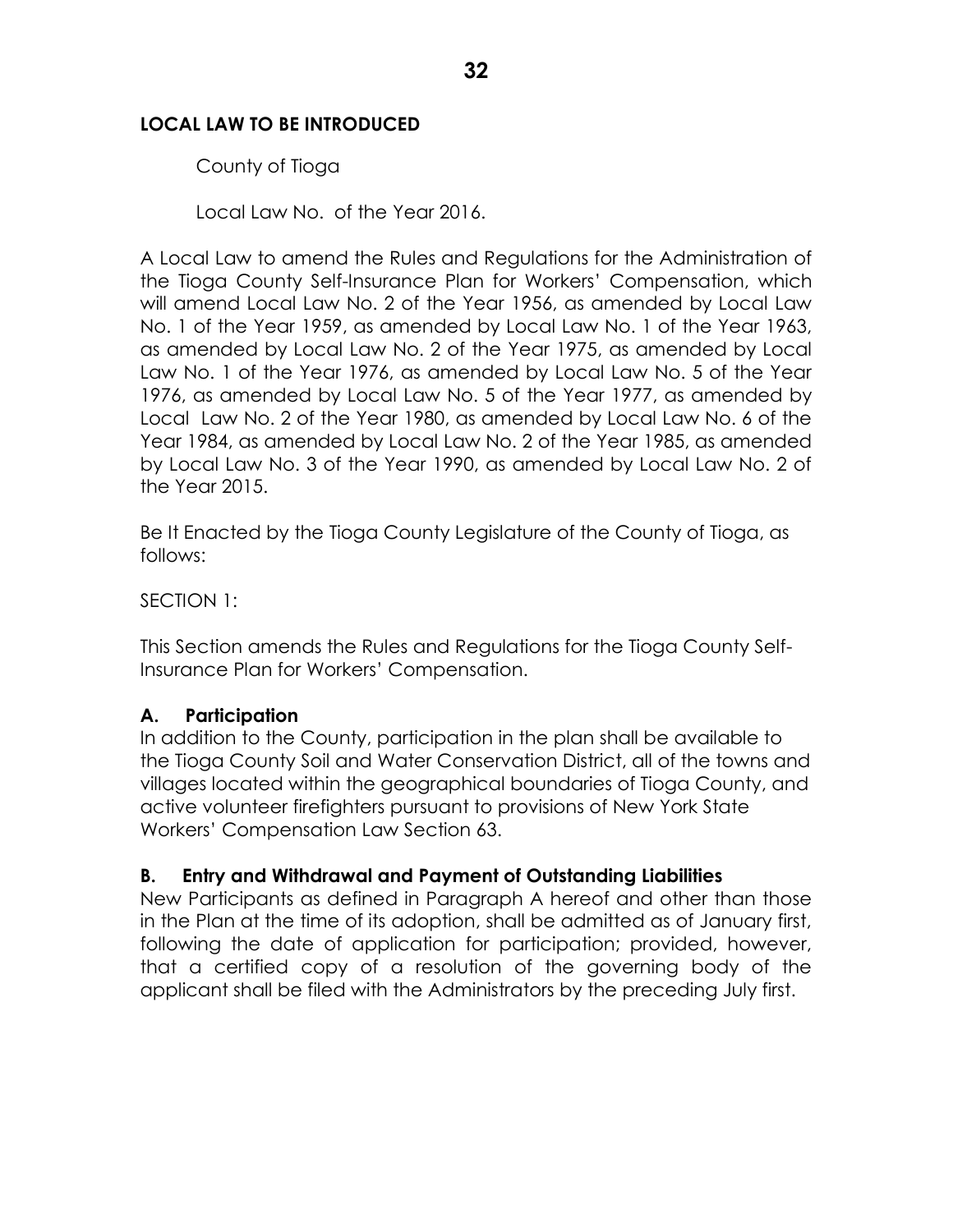A participant may withdraw from the plan effective at the end of a fiscal year by filing with the Administrators on or before the preceding July first a certified copy of a resolution of its governing body electing to withdraw from the plan.

As a condition of withdrawal from the Plan, the participant must enter into a withdrawal agreement with Tioga County and must agree to pay in a lump sum or the Administrators may, subject to the approval of the County Legislature, permit such payment to be made in installments, an equitable share of the outstanding liabilities of the Plan as of the date of withdrawal. If payment of the equitable share of the outstanding liabilities of the Plan is to be made in installments, an installment payment plan and other necessary terms and conditions shall be set forth in the withdrawal agreement. For purposes of this paragraph, the phrase "equitable share of outstanding liabilities of the Plan" shall mean all of those current and open compensation cases originating from the participant and included in the Plan on or before the effective January 1st of the participant's withdrawal from the Plan, and all those compensation cases originating from the participant which are closed as of the date of withdrawal but which in the judgement of the Administrators are likely to be re-opened after the January 1st withdrawal date. The Administrators shall hire an actuary to obtain an actuarial assessment in order to determine the withdrawing participant's equitable share of the outstanding liabilities.

# **C. Apportionment of Costs**

Each participant shall be liable to pay their proportionate share of the cost of participation in the Plan, including all administrative costs and expenses, using the following formula:

Thirty-five percent (35%) shall be apportioned to each participant in the proportion that the full valuation of its taxable real property bears to the aggregate full valuation of all participants. The county's proportionate share shall include the total full valuation of all towns within Tioga County including those who may not be participating in the self-insurance plan.

Thirty-five percent (35%) shall be based on the proportion each participant's gross annual payroll bears to the total payroll of all participants, using the total payroll from the last full calendar year immediately preceding issuance of the bills (example, use 2015 payroll for 2017 bills).

Thirty percent (30%) shall be based on the proportion that each participant's claims utilization bears in relation to the aggregate losses of the Plan. Claims utilization includes any payments made related to the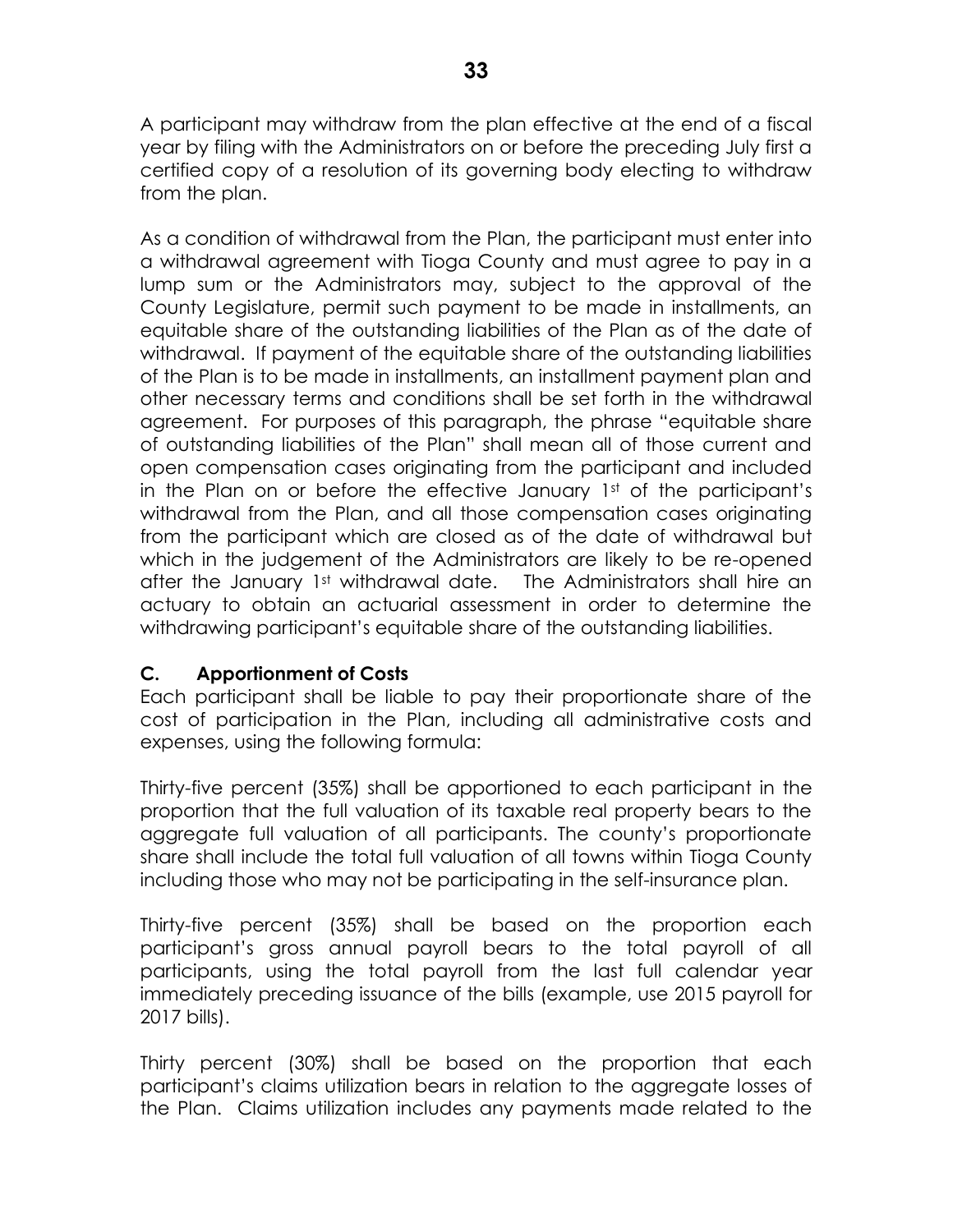claim(s) for a participant's employee(s). A five consecutive year claim utilization average will be used for each participant, to be phased in by using a four consecutive year claim utilization average for 2017 bills. Starting in 2018 and thereafter five consecutive year claim utilization will be used.

# **D. Payment by Participants**

Each participant will receive their annual bill for the fiscal year at the start of the fiscal year. Each participant shall pay the County Treasurer half of their annual bill by January 31 of the current year and the remaining half of the bill by July 31 of the current year.

# **E. Reserve**

A reserve of \$6,000,000.00 is hereby established for the Plan. Such amount may be accumulated by the inclusion in each annual estimate a sum not exceeding 2% of the total annual estimate, or by the transfer to said reserve of surplus funds in the fund balance, or by the addition to said reserve of income earned from the investment of the funds in such reserve, or by such combination of said methods as the Administrators may deem proper.

When the amount of the reserve is at a maximum, any amount expended therefrom shall be restored by one or more of the aforesaid methods, as Administrators may deem proper.

# **F. Duties of Plan Participants**

Participants in the plan hereby established shall be subject to the following standards, conditions, rules and regulations:

- 1. Participants shall cooperate fully with the Administrators in the administration of the plan, and shall prepare and file with the Administrators such reports and information as may be requested.
- 2. Each participant shall maintain a record of all injuries received by employees in the course of their employment. Reports of accidents shall be filed promptly to the Administrators of the plan.
- 3. Participants shall promptly furnish all pertinent information relative to any claim, and shall aid in the investigation of any claim.
- 4. The Administrators shall report to the Legislature failure of a participant to file required reports and the Legislature may take such action as it deems proper as provided herein.
- 5. Each participant shall develop and enforce a safety program or programs designed for the reasonable and adequate protection of the lives, health, and safety of employees.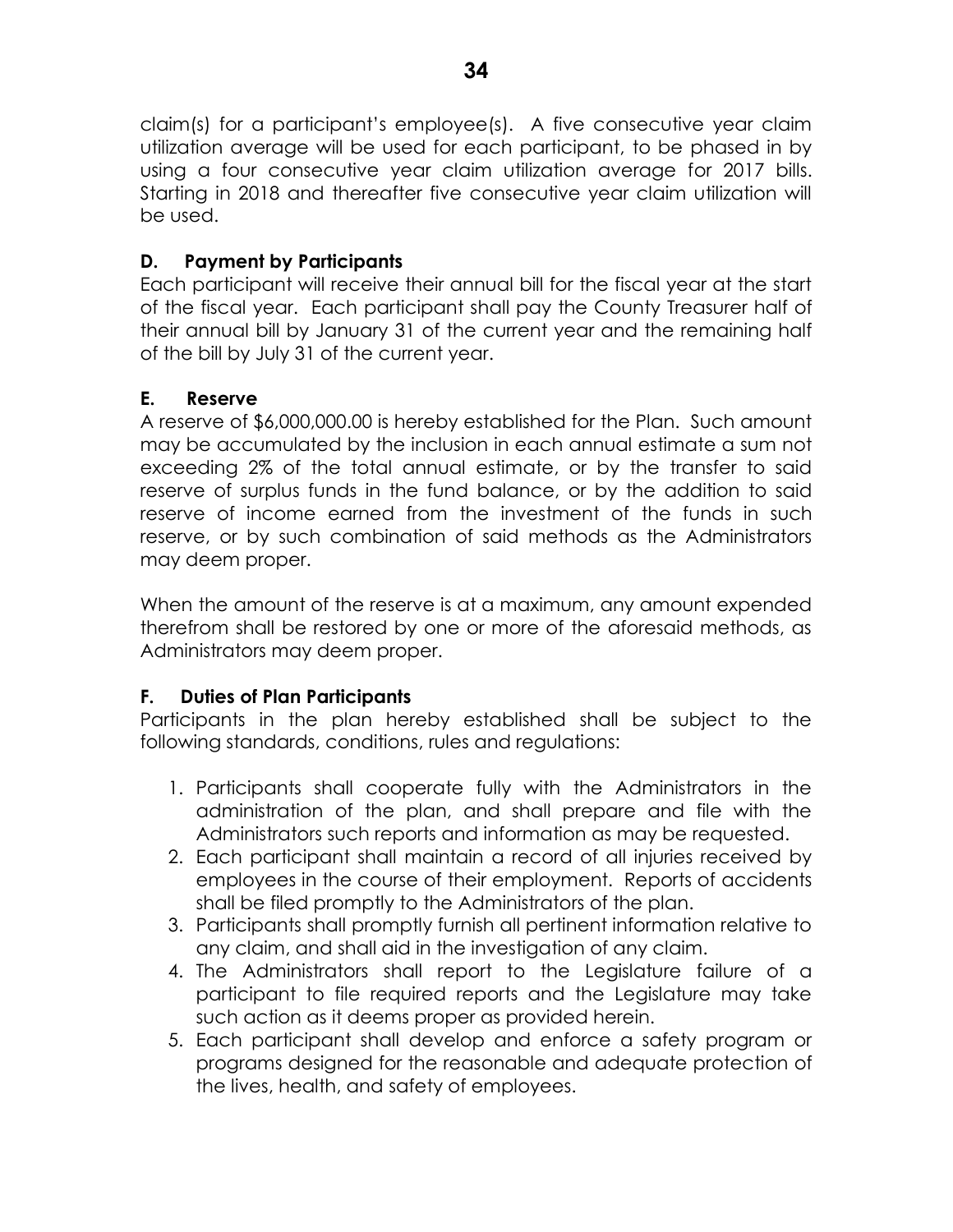6. The Administrator may submit to the County Legislature a list of positions of employment for which medical examinations shall be required together with medical standards for each position. Each participant shall require an employee appointed to a position on such list to have a medical examination prior to employment, except in an emergency; in which event, a medical examination shall be made as soon after the date of employment as is practical. The cost of such examination shall be an expense of the plan. Employment will be contingent upon successful passing of the medical examination.

# **G. Excess or catastrophe insurance**

The Administrators, subject to approval of the County Legislature, may, on behalf of the plan, purchase excess or catastrophe insurance, the cost of such insurance being an administrative expense of the plan.

## **H. Expulsion**

The Legislature may by resolution expel a participant for failure to observe the rules and regulations adopted, or for any violation of the provisions of the NYS Workers' Compensation Law. That participant shall be notified in writing, at least 60 days prior to the effective date of expulsion, and such expulsion shall not relieve a participant from paying its share of the outstanding liabilities of the plan at the date of expulsion.

# **SECTION 2. SEVERABILITY**

If any clause, sentence, paragraph subdivision, section or part of this law or the application thereof to any person, individual corporation, firm, partnership, entity or circumstance shall be adjudged by any court of competent jurisdiction to be invalid or unconstitutional, such order or judgment shall not affect, impair, effect or invalidate the remainder thereof, but shall be confined in its operation to the clause, sentence, paragraph, subdivision, section or part of this law or in its application to the person, individual, corporation, firm, partnership, entity or circumstance directly involved in the controversy in which such order or judgment shall be rendered.

## SECTION 3. EFFECTIVE DATE

This Local Law shall take effect immediately upon filing with the Secretary of State.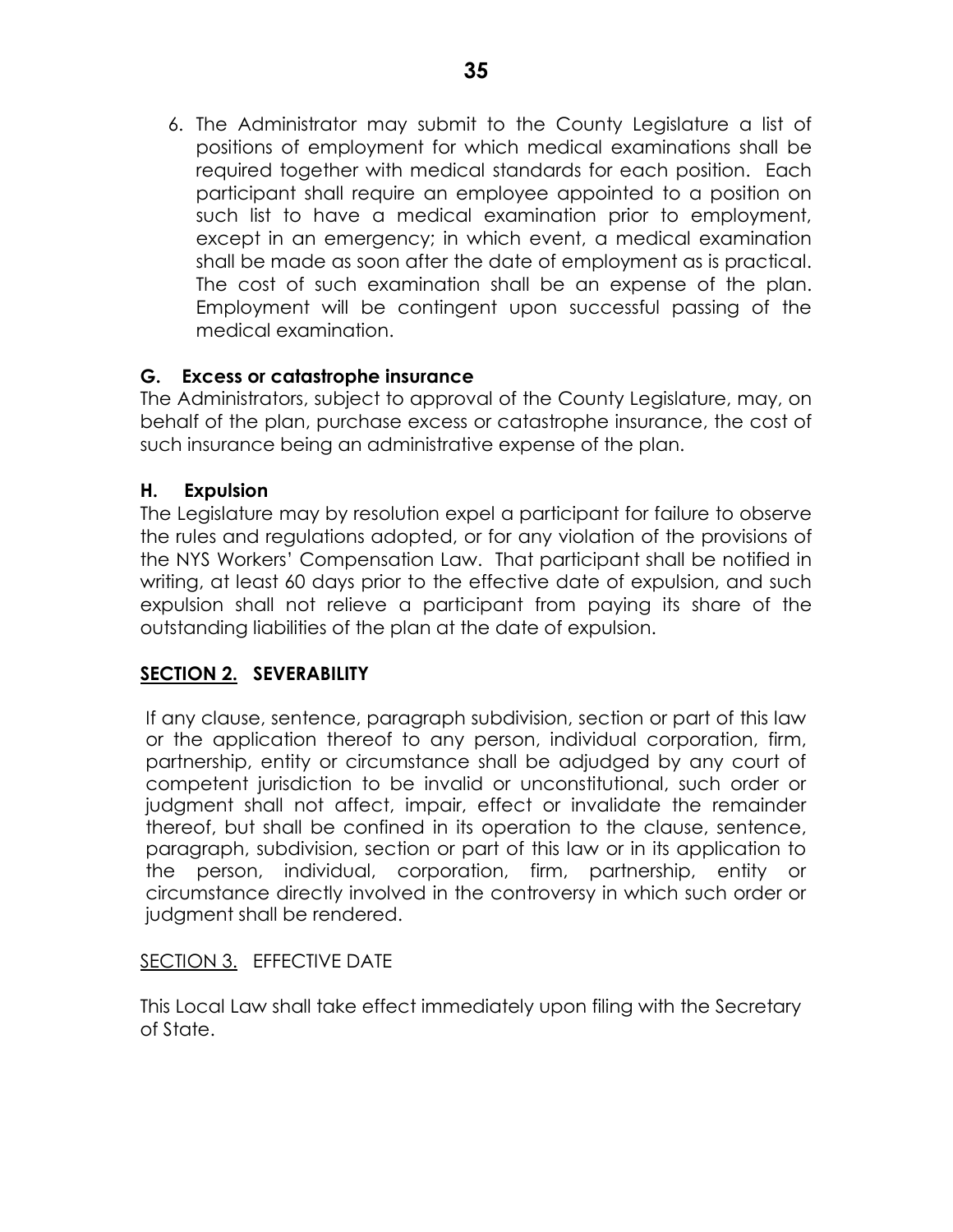#### REFERRED TO: PERSONNEL COMMITTEE

RESOLUTION NO. -16 SCHEDULE PUBLIC HEARING LOCAL LAW INTRODUCTORY NO. B OF 2016

RESOLVED: That a public hearing shall be held on Local Law Introductory No. B of 2016, a Local Law amending Local Law No. 2 of the Year 1956, as amended by Local Law No. 1 of the Year 1959, as amended by Local Law No. 1 of the Year 1963, as amended by Local Law No. 2 of the Year 1975, as amended by Local Law No. 1 of the Year 1976, as amended by Local Law No. 5 of the Year 1976, as amended by Local Law No. 5 of the Year 1977, as amended by Local Law No. 2 of the Year 1980, as amended by Local Law No. 6 of the Year 1984, as amended by Local Law No. 2 of the Year 1985, as amended by Local Law No. 3 of the Year 1990, as amended by Local Law No. 2 of the Year 2015, to amend the Rules and Regulations for the Administration of the Tioga County Self-Insurance Plan for Workers' Compensation, in the Legislative Conference Room of the Ronald E. Dougherty County Office Building, 56 Main Street, Owego, New York 13827 on Wednesday, December 7, 2016 at 1:05 PM. All persons desiring to present written or oral comments may do so at said time.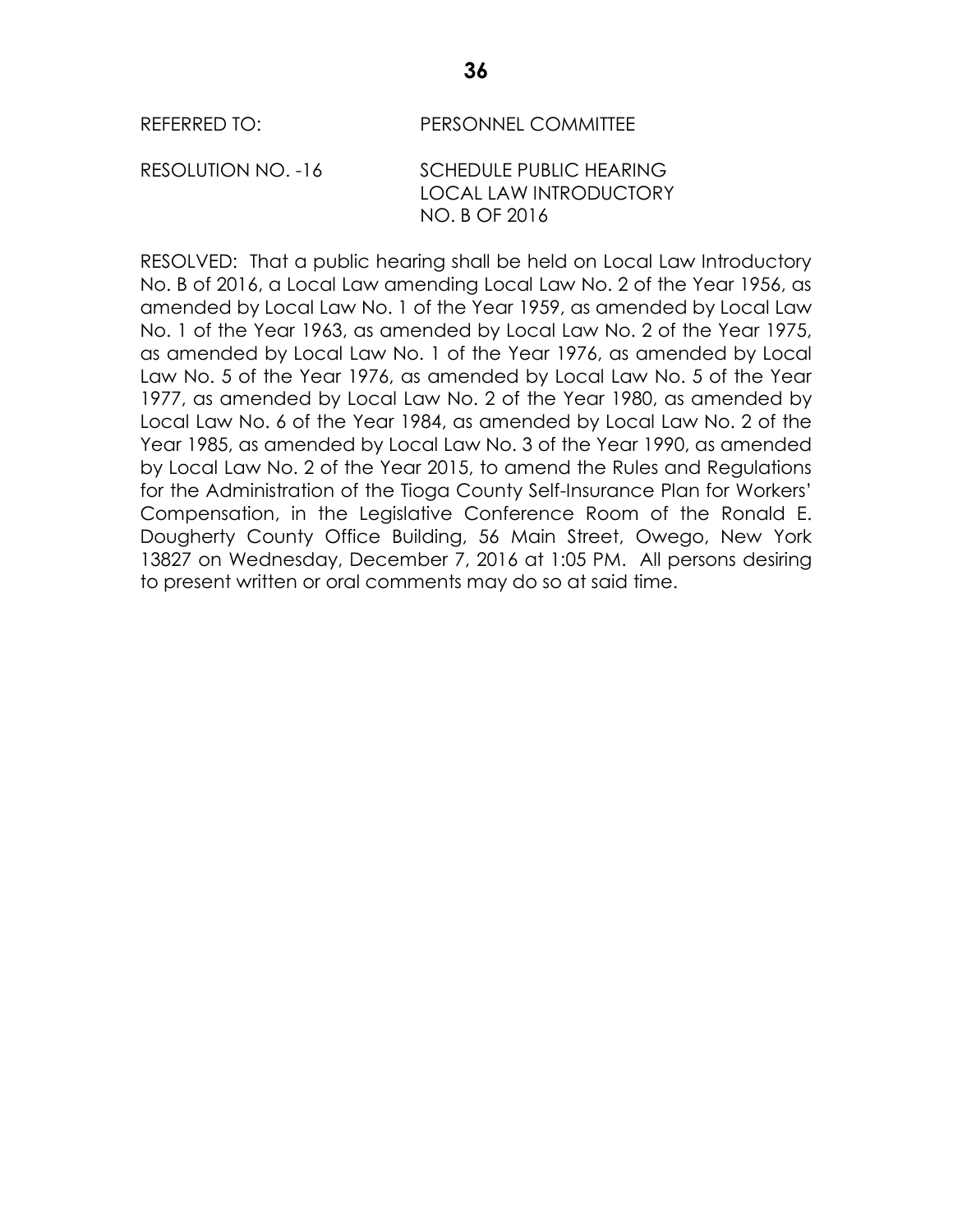## **LOCAL LAW TO BE INTRODUCED**

County of Tioga

Local Law No. of the Year 2016.

A Local Law amending Local Law No. 3 of 1978 which provides for filling a vacancy in the office of the Tioga County Legislature.

Be It Enacted by the Legislature of the County of Tioga as follows:

**SECTION 1.** In the event of a vacancy in the office of the Tioga County Legislature at any time other than the expiration of a term of office, such vacancy may be filled by appointment made by a majority of the remaining members of the Tioga County Legislature.

**SECTION 2.** Such person appointed by the Tioga County Legislature pursuant to this local law shall enter upon and faithfully discharge the duties of the office until such time as the office is filled as a result of a general election as provided by law.

### **SECTION 3. EFFECTIVE DATE**:

This local law shall become effective immediately upon filing with the Office of the Secretary of State.

## **SECTION 4. SEVERABILITY:**

If any clause, sentence, paragraph subdivision, section or part of this law or the application thereof to any person, individual corporation, firm, partnership, entity or circumstance shall be adjudged by any court of competent jurisdiction to be invalid or unconstitutional, such order or judgment shall not affect, impair, effect or invalidate the remainder thereof, but shall be confined in its operation to the clause, sentence, paragraph, subdivision, section or part of this law or in its application to the person, individual, corporation, firm, partnership, entity or circumstance directly involved in the controversy in which such order or judgment shall be rendered.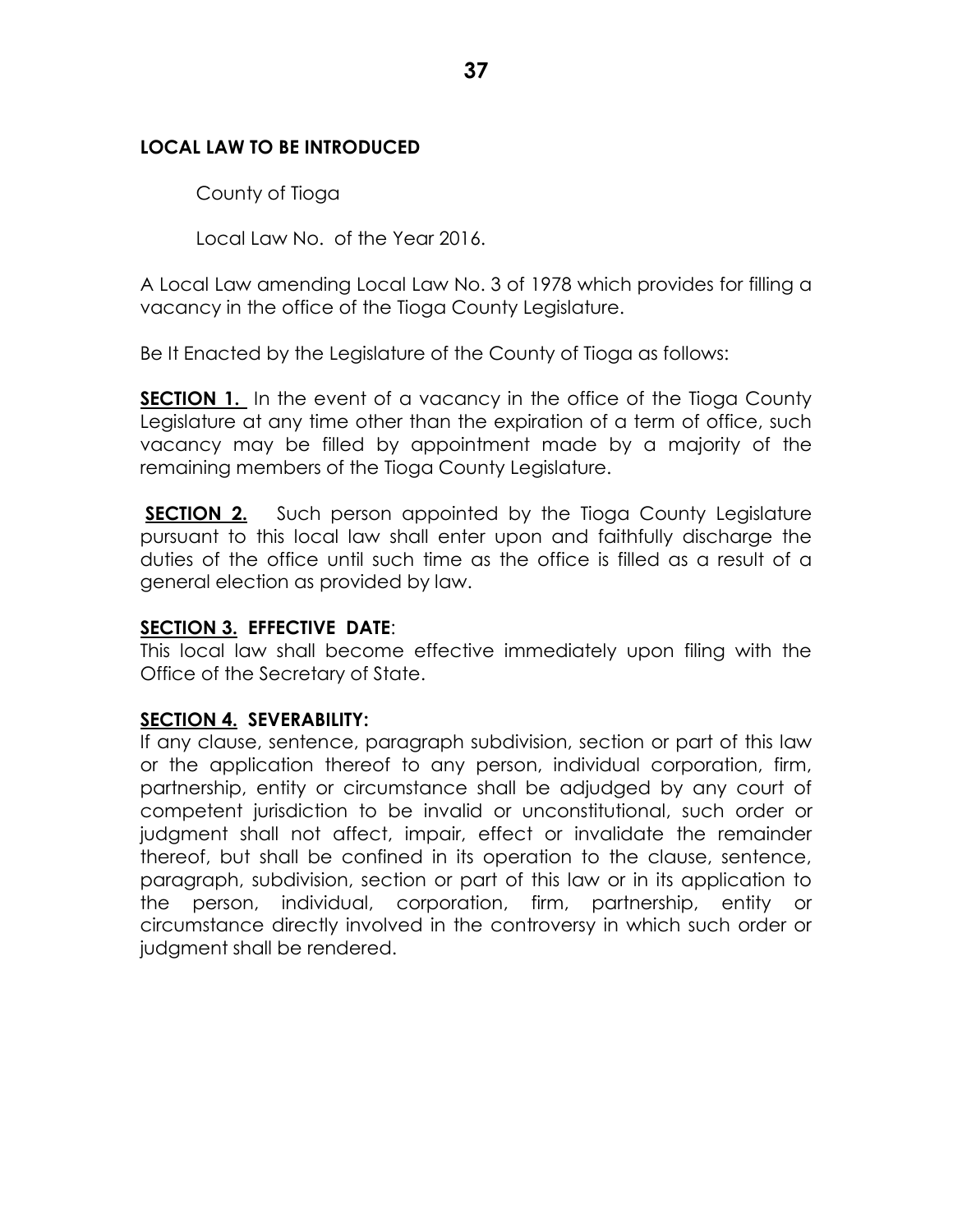REFERRED TO: LEGAL/FINANCE

RESOLUTION NO. -16 SCHEDULE PUBLIC HEARING INTRODUCTORY NO. C OF 2016 REGARDING THE ADOPTION OF A PROPOSED LOCAL LAW AMENDING LOCAL LAW NO. 3 OF 1978 PROVIDING FOR FILLING A VACANCY IN THE TIOGA COUNTY LEGISLATURE

RESOLVED: That a public hearing shall be held on Local Law Introductory No. C of 2016 at the Ronald E. Dougherty County Office Building, Legislative Conference Room, 56 Main Street, Owego, NY on Wednesday, December 7, 2016 at 1:10 p.m. regarding the adoption of a local law amending Local Law No. 3 of 1978 providing for filling a vacancy in the Tioga County Legislature at any time other than the expiration of a term of office. All persons desiring to present written or oral comments may do so at said time.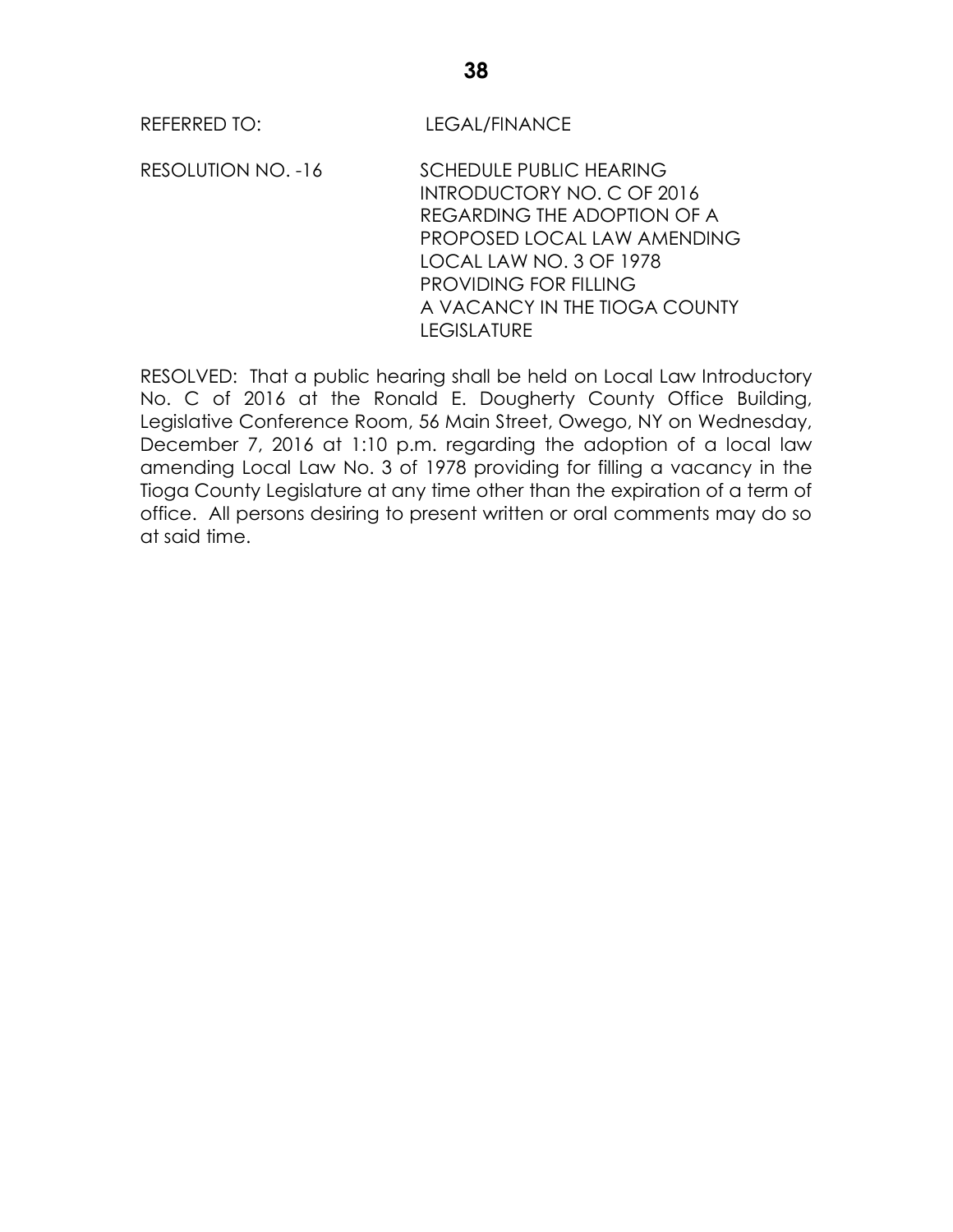# REFERRED TO: ADMINISTRATIVE SERVICES COMMITTEE PERSONNEL COMMITTEE

RESOLUTION NO. -16 APPOINTMENT OF REPUBLICAN ELECTION COMMISSIONER

WHEREAS: The Chairman of the Republican Party has submitted their recommendation to the Clerk of the Legislature; therefore be it

RESOLVED: That Bernadette M. Toombs be and hereby is appointed Election Commissioner for the Republican Party from January 1, 2017 through December 31, 2018.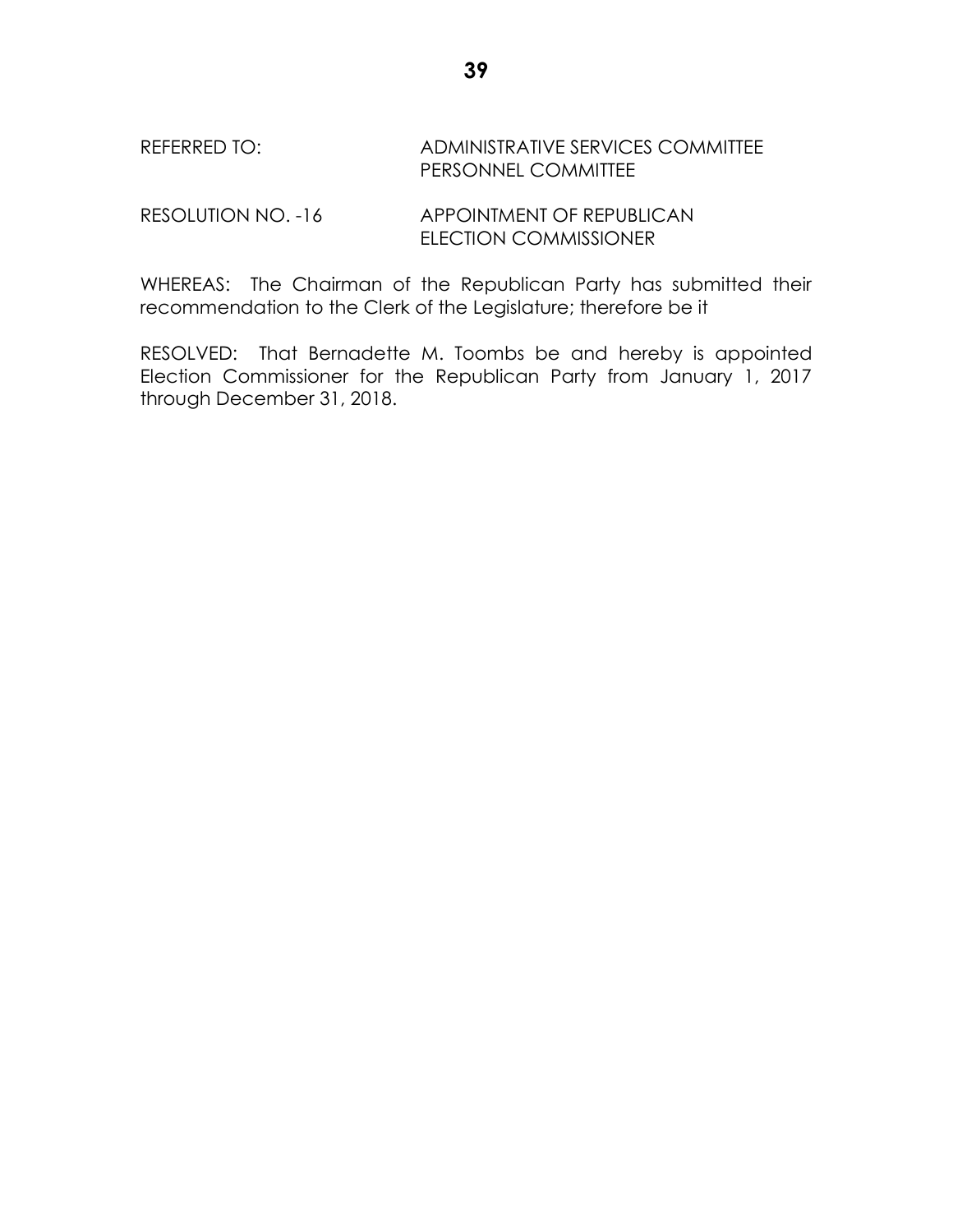REFERRED TO: The PUBLIC SAFETY COMMITTEE PERSONNEL COMMITTEE

RESOLUTION NO. -16 AUTHORIZE 2017 CONTRACTS WITH SADD SCHOOL ASSOCIATES

WHEREAS: It is the desire of the STOP DWI Program to arrange five contracts with SADD School Associates which are defined as Independent contractors not entitled to County Employee benefits; and

WHEREAS: It is the desire to award the five SADD School Associate contracts for the calendar year 2017 to the following individuals; Aria French to serve the Candor School District; Matthew Cicchetti to serve the Newark Valley School District; Joan Beck to serve the Owego Apalachin School District; Britney Elsey to serve the Spencer Van Etten School District, and Janice Barto to serve the Tioga Central School District; and

WHEREAS: Each SADD School Associate will be compensated \$100 each month for the ten months of the school year, but will not exceed \$1,000 for the year; and

WHEREAS: The Tioga County Attorney has approved the agreement that defines the rights and responsibilities of all the parties involved and outlines the compensation to be paid to the STOP DWI School Associates; therefore be it

RESOLVED: That these contracts for SADD School Associates be authorized for the 2017 calendar year.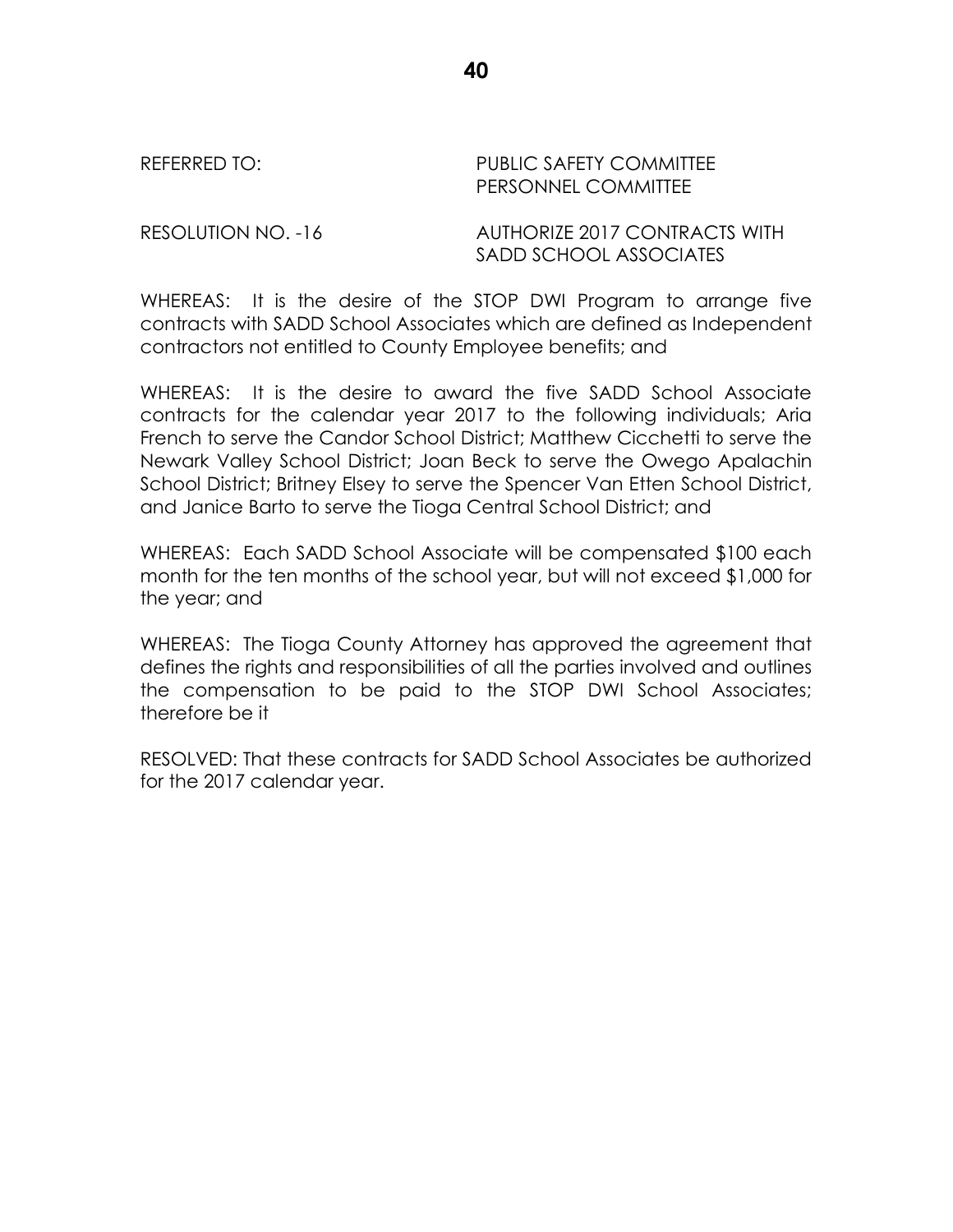| REFERRED TO: | <b>PUBLIC SAFETY COMMITTEE</b><br>PERSONNEL COMMITTEE      |
|--------------|------------------------------------------------------------|
| $D = 2$      | $\lambda$ LITLIO DI 7F B $\lambda$ Olitics B $\lambda$ DT. |

RESOLUTION NO. -16 AUTHORIZE BACKFILL PART TIME ASSISTANT FIRE COORDINATOR BUREAU OF FIRE

WHEREAS: The Tioga County Bureau of Fire has a need to backfill the parttime Assistant Fire Coordinator position due to the reassignment of the incumbent; and

WHEREAS: The Fire Coordinator has identified a qualified candidate who has been found to meet the minimum qualifications of the part-time Assistant Fire Coordinator title; therefore be it

RESOLVED: That the Tioga County Legislature authorizes the backfill of the part-time Assistant Fire Coordinator with David Churchman effective November 28, 2016, an annual non-union salary of \$2,600.00.